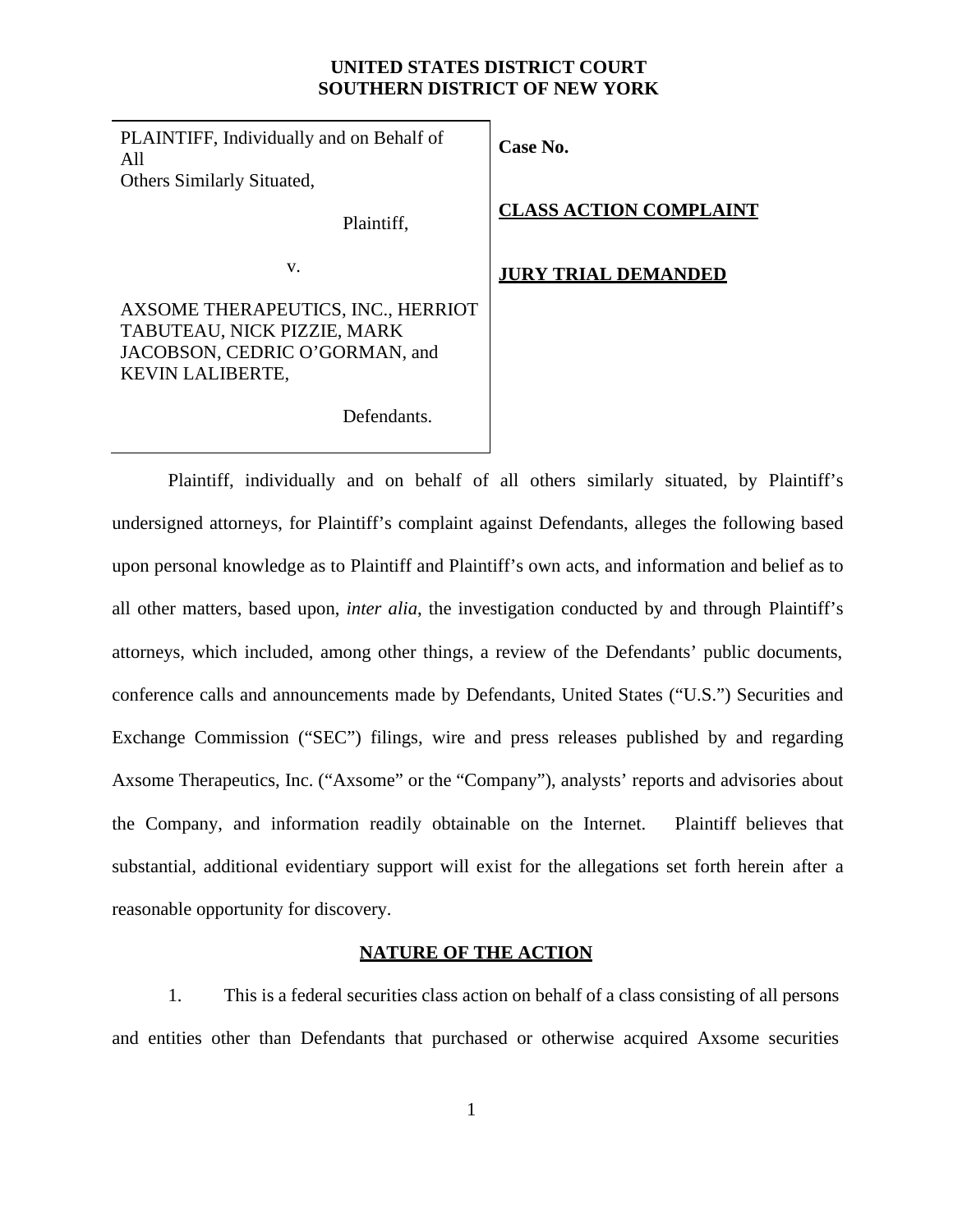between December 30, 2019 and April 22, 2022, both dates inclusive (the "Class Period"), seeking to recover damages caused by Defendants' violations of the federal securities laws and to pursue remedies under Sections 10(b) and 20(a) of the Securities Exchange Act of 1934 (the "Exchange Act") and Rule 10b-5 promulgated thereunder, against the Company and certain of its top officials.

2. Axsome is a biopharmaceutical company that engages in the development of novel therapies for central nervous system ("CNS") disorders in the U.S. The Company is developing, among other product candidates, AXS-07, a novel, oral, rapidly absorbed, multi-mechanistic, and investigational medicine for the acute treatment of migraine.

3. Axsome consistently touted AXS-07's regulatory and commercial prospects in anticipation of the Company's submission a New Drug Application ("NDA") to the U.S. Food and Drug Administration ("FDA") for AXS-07 for the acute treatment of migraine (the "AXS-07 NDA") based on the drug's positive results in two Phase 3 trials. However, unbeknownst to investors, the Company's preparation and eventual submission of the AXS-07 NDA was plagued with chemistry, manufacturing, and control ("CMC") issues.

4. Throughout the Class Period, Defendants made materially false and misleading statements regarding the Company's business, operations, and prospects. Specifically, Defendants made false and/or misleading statements and/or failed to disclose that: (i) Axsome's CMC practices were deficient with respect to AXS-07 and its manufacturing process; (ii) as a result, Axsome was unlikely to submit the AXS-07 NDA on its initially represented timeline; (iii) the foregoing CMC issues remained unresolved at the time that the FDA reviewed the AXS-07 NDA; (iv) accordingly, the FDA was unlikely to approve the AXS-07 NDA; (v) as a result of all the foregoing, Axsome had overstated AXS-07's regulatory and commercial prospects; and (vi) as a result, the Company's public statements were materially false and misleading at all relevant times.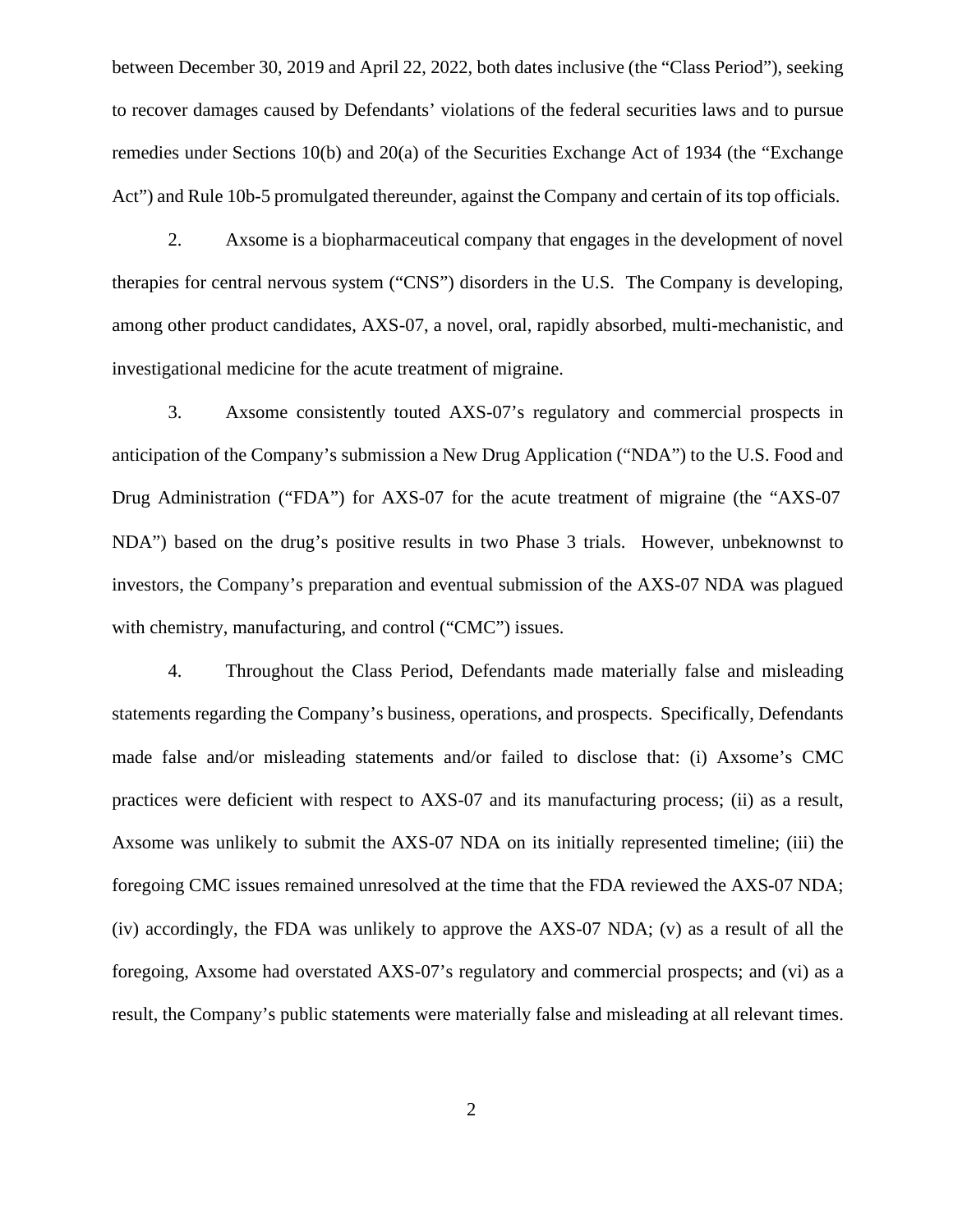5. On November 5, 2020, Axsome issued a press release reporting the Company's third quarter 2020 results. That press release disclosed that the Company "plans to submit the [AXS-07] NDA to the FDA in the first quarter of 2021, versus previous guidance of the fourth quarter of 2020, to allow for inclusion of supplemental manufacturing information to ensure a robust submission package."

6. On this news, Axsome's stock price fell \$5.22 per share, or 6.99%, to close at \$69.51 per share on November 5, 2020.

7. Then, on April 25, 2022, Axsome disclosed in an SEC filing that, "[o]n April 22, 2022, Axsome . . . was informed by the [FDA] that [CMC] issues identified during the FDA's review of the Company's [NDA] for its AXS-07 product candidate for the acute treatment of migraine are unresolved." That filing also disclosed that "[b]ased upon the time remaining in the NDA review cycle, the Company expects to receive a Complete Response Letter [('CRL')] with respect to this NDA on or about the Prescription Drug User Fee Act [('PDUFA')] target action date of April 30, 2022."

8. On this news, Axsome's stock price fell \$8.60 per share, or 21.99%, to close at \$30.50 per share on April 25, 2022.

9. Finally, on May 2, 2022, Axsome announced that it received a CRL from the FDA regarding the AXS-07 NDA for the acute treatment of migraine. According to the Company, "[t]he principal reasons given in the CRL relate to [CMC] considerations" including "the need for additional CMC data pertaining to the drug product and manufacturing process."

10. As a result of Defendants' wrongful acts and omissions, and the precipitous decline in the market value of the Company's securities, Plaintiff and other Class members have suffered significant losses and damages.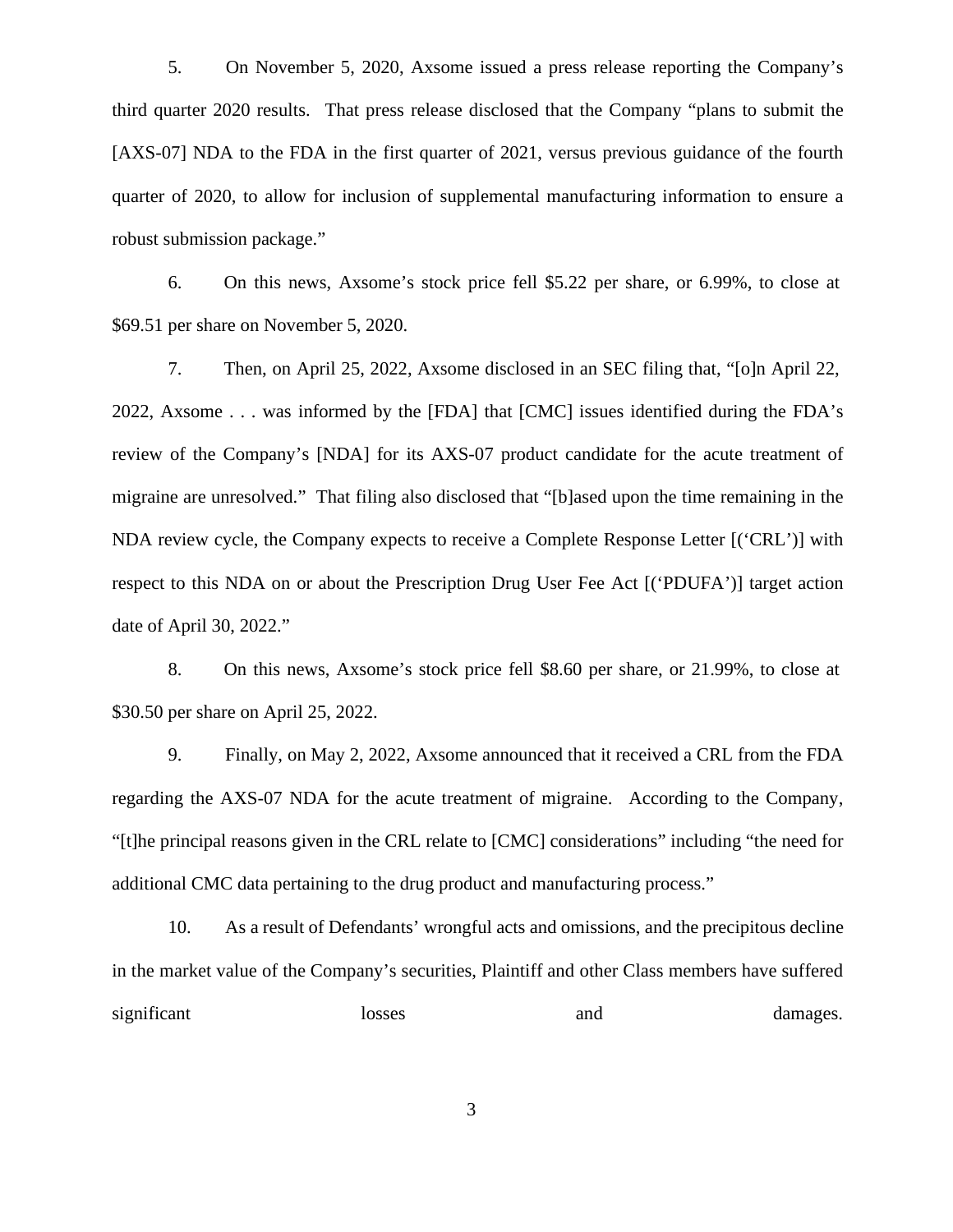#### **JURISDICTION AND VENUE**

11. The claims asserted herein arise under and pursuant to Sections 10(b) and 20(a) of the Exchange Act (15 U.S.C. §§ 78j(b) and 78t(a)) and Rule 10b-5 promulgated thereunder by the SEC (17 C.F.R. § 240.10b-5).

12. This Court has jurisdiction over the subject matter of this action pursuant to 28 U.S.C. § 1331 and Section 27 of the Exchange Act.

13. Venue is proper in this Judicial District pursuant to Section 27 of the Exchange Act (15 U.S.C. § 78aa) and 28 U.S.C. § 1391(b). Axsome is headquartered in this Judicial District, Defendants conduct business in this Judicial District, and a significant portion of Defendants' activities took place within this Judicial District.

14. In connection with the acts alleged in this complaint, Defendants, directly or indirectly, used the means and instrumentalities of interstate commerce, including, but not limited to, the mails, interstate telephone communications, and the facilities of the national securities markets.

#### **PARTIES**

15. Plaintiff, as set forth in the attached Certification, acquired the Company's securities at artificially inflated prices during the Class Period and was damaged upon the revelation of the alleged corrective disclosures.

16. Defendant Axsome is a Delaware corporation with principal executive offices located at 22 Cortlandt Street, 16th Floor, New York, New York 10007. Axsome's common stock trades in an efficient market on the NASDAQ under the trading symbol "AXSM".

17. Defendant Herriot Tabuteau, M.D. ("Tabuteau") has served as Axsome's Founder, Chief Executive Officer, and Chairman of the Board of Directors at all relevant times.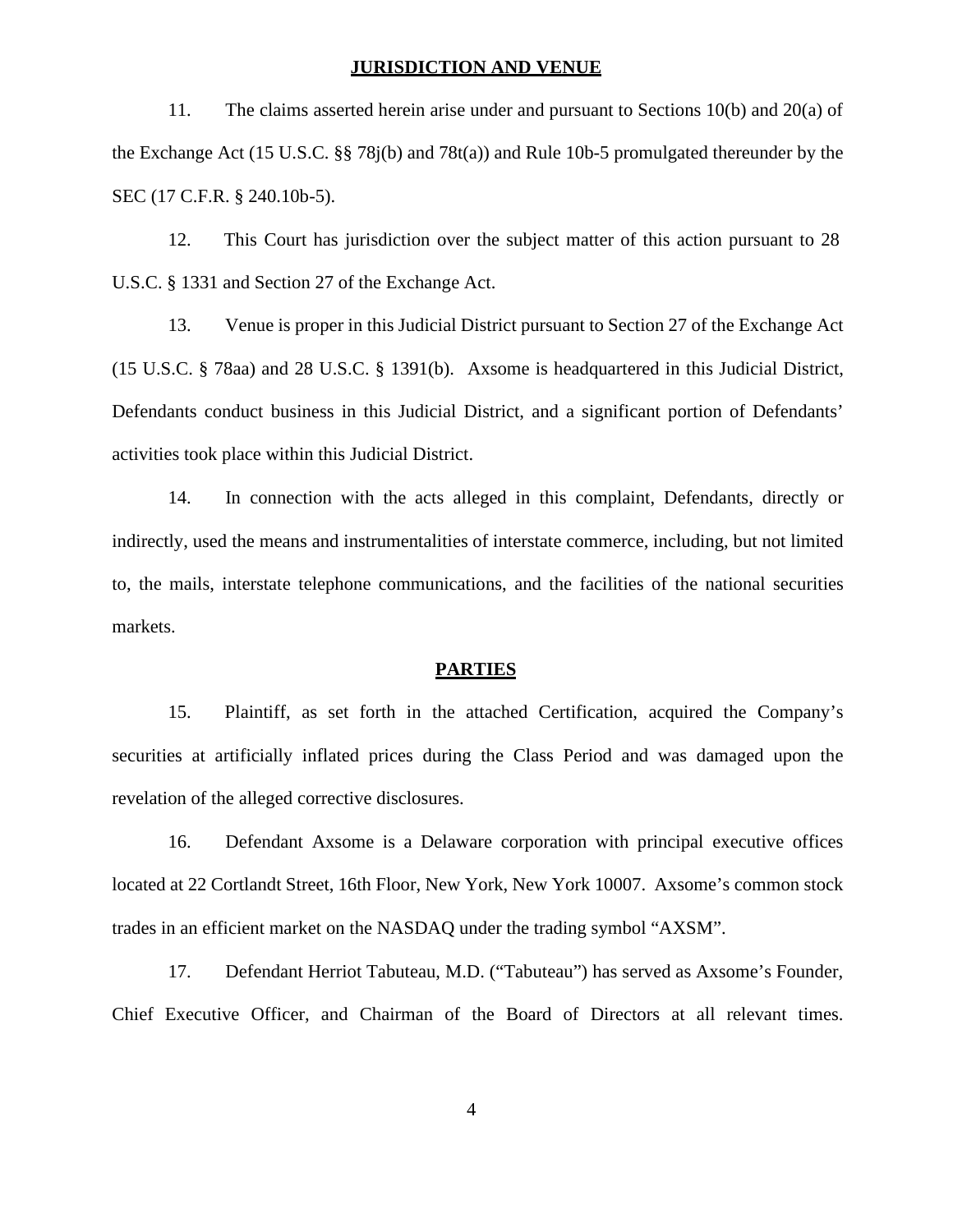18. Defendant Nick Pizzie ("Pizzie") has served as Axsome's Chief Financial Officer at all relevant times.

19. Defendant Mark Jacobson ("Jacobson") has served as Axsome's Chief Operating Officer since March 2020. Before then, he served as the Company's Senior Vice President of Operations at all relevant times.

20. Defendant Cedric O'Gorman ("O'Gorman") served as Axsome's Senior Vice President of Clinical Development and Medical Affairs from before the start of the Class Period to September 2021.

21. Defendant Kevin Laliberte ("Laliberte") served as Axsome's Executive Vice President of Product Strategy from January 2021 to December 2021.

22. Defendants Tabuteau, Pizzie, Jacobson, O'Gorman, and Laliberte are sometimes referred to herein as the "Individual Defendants."

23. The Individual Defendants possessed the power and authority to control the contents of Axsome's SEC filings, press releases, and other market communications. The Individual Defendants were provided with copies of Axsome's SEC filings and press releases alleged herein to be misleading prior to orshortly after their issuance and had the ability and opportunity to prevent their issuance or to cause them to be corrected. Because of their positions with Axsome, and their access to material information available to them but not to the public, the Individual Defendants knew that the adverse facts specified herein had not been disclosed to and were being concealed from the public, and that the positive representations being made were then materially false and misleading. The Individual Defendants are liable for the false statements and omissions between the pleaded therein.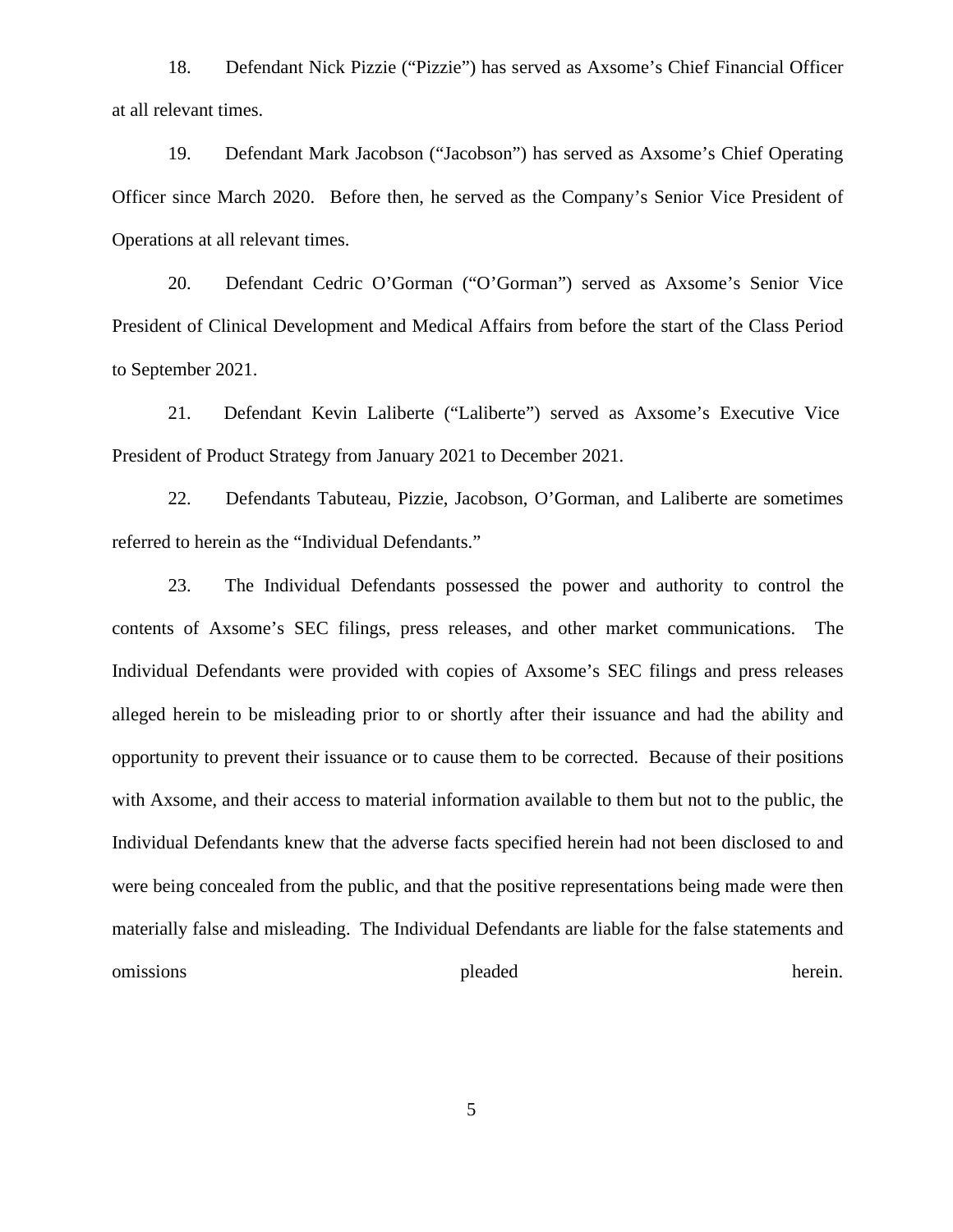24. Axsome and the Individual Defendants are collectively referred to herein as "Defendants."

# **SUBSTANTIVE ALLEGATIONS**

### **Background**

25. Axsome is a biopharmaceutical company that engages in the development of novel therapies for CNS disorders in the U.S. The Company is developing, among other product candidates, AXS-07, a novel, oral, rapidly absorbed, multi-mechanistic, and investigational medicine for the acute treatment of migraine.

26. Axsome consistently touted AXS-07's regulatory and commercial prospects in anticipation of the Company's submission of the AXS-07 NDA to the FDA based on the drug's positive results in two Phase 3 trials. However, unbeknownst to investors, the Company's preparation and eventual submission of the AXS-07 NDA was plagued with CMC issues.

### **Materially False and Misleading Statements Issued During the Class Period**

27. The Class Period begins on December 30, 2019, when Axsome issued a press release during pre-market hours, announcing that AXS-07 had met its two regulatory co-primary endpoints in a Phase 3 trial called the MOMENTUM trial for the treatment of migraine. That press release stated, in relevant part, that "[t]he positive results on both co-primary endpoints along with the demonstration of component contribution support the filing of an NDA for AXS-07 in the acute treatment of migraine"; that "[b]ased on FDA feedback, Axsome believes that MOMENTUM will be the only efficacy trial required to support an NDA filing for AXS-07 for the acute treatment of migraine"; and that "Axsome plans to file the NDA in the second half of 2020."

28. The same December 30, 2019 press release also quoted Defendant Tabuteau, who stated, in relevant part: "These data have potentially important implications for patient care based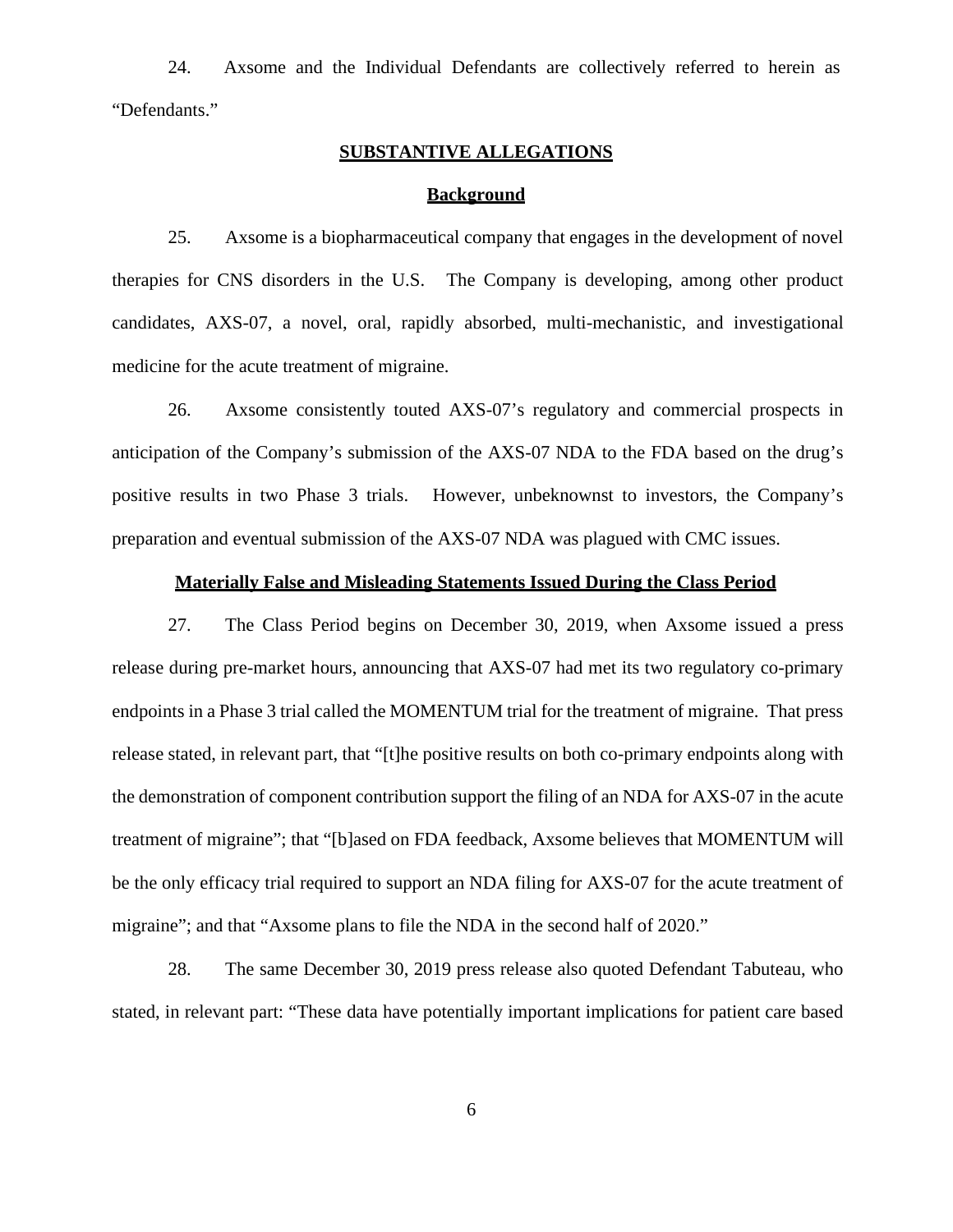on the high rate of inadequate response to and patient dissatisfaction with current treatments. With these positive results, we look forward to filing an NDA for AXS-07 in the acute treatment of migraine in 2020."

29. On March 12, 2020, Axsome issued a press release reporting the Company's fourth quarter and full year 2019 results, stating, in relevant part, that "[t]he positive results from the MOMENTUM trial support an NDA filing for AXS-07 in the acute treatment of migraine, which is anticipated in the fourth quarter of 2020"; and that "[t]o support the planned NDA filing of AXS- 07 in the acute treatment of migraine, enrollment in a Phase 3 open-label, long-term safety extension study of AXS-07 is ongoing."

30. That same day, Axsome hosted a conference call with investors and analysts to discuss the Company's fourth quarter and full year 2020 results. In his prepared remarks, Defendant Tabuteau stated, in relevant part:

The positive results from the MOMENTUM trial support an NDA filing for AXS- 07 in the acute treatment of migraine and we remain on track to file this NDA in the second half of 2020. With . . . two planned NDA filings Axsome is on track to transition to commercial stage potentially as early as next year.

31. Also on March 12, 2020, Axsome filed an annual report on Form 10-K with the SEC, reporting the Company's financial and operating results for the quarter and year ended December 31, 2019 (the "2019 10-K"). That filing provided generic, boilerplate representations regarding potential CMC issues that could materialize for any given NDA filing, without addressing CMC issues specific to the anticipated AXS-07 NDA filing, stating, *inter alia*, that "the FDA may refuse to approve an NDA if the applicable regulatory criteria are not satisfied or may require additional . . . [CMC], or other data and information."

32. Appended as exhibits to the 2019 10-K were signed certifications pursuant to the Sarbanes-Oxley Act of 2002 ("SOX"), wherein Defendants Tabuteau and Pizzie certified that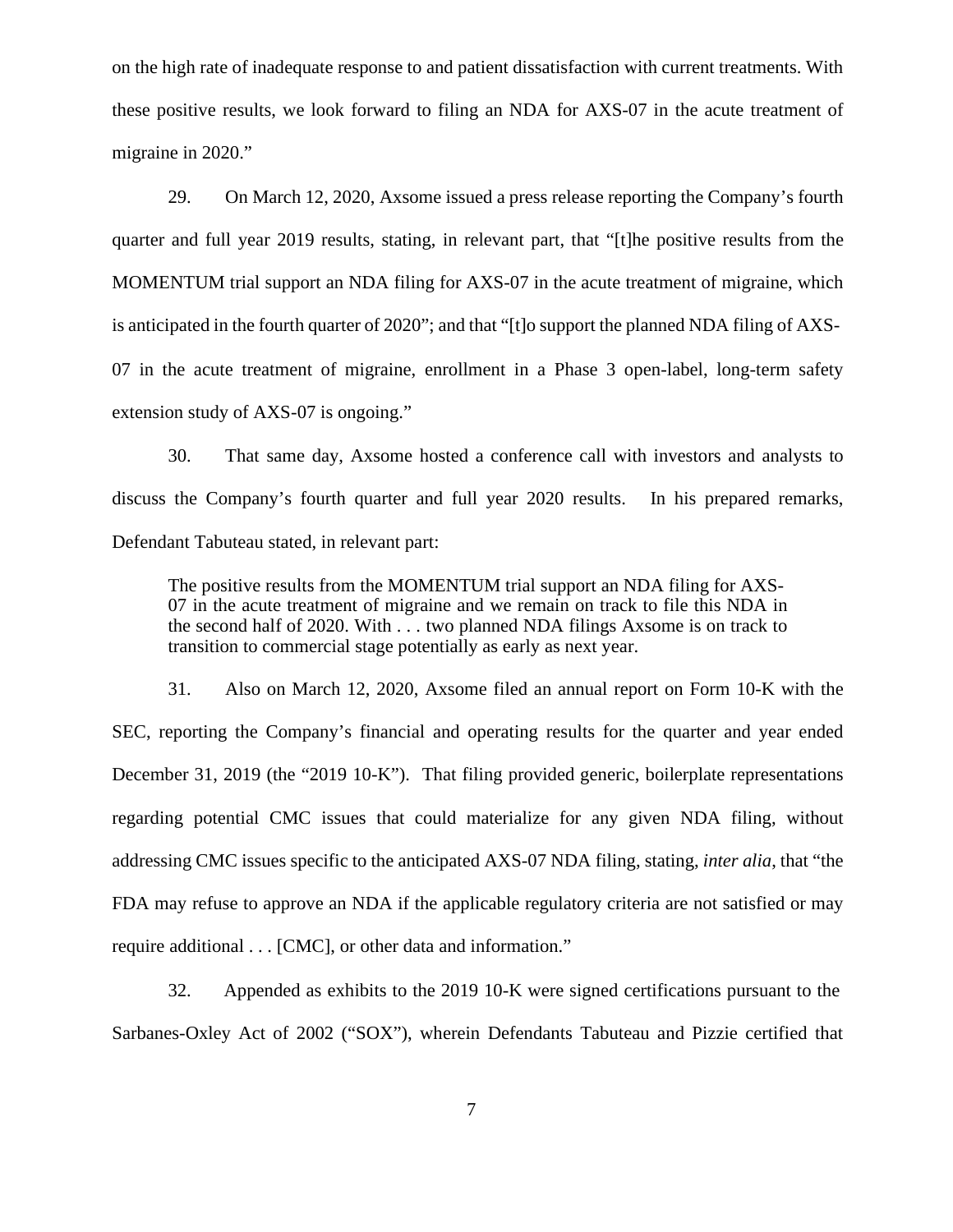"[t]he [2019 10-K] fully complies with the requirements of Section 13(a) or 15(d) of the [Exchange Act], as amended[,]" and that "[t]he information contained in the [2019 10-K] fairly presents, in all material respects, the financial condition and results of operations of the Company."

33. On April 6, 2020, Axsome issued a press release announcing that AXS-07 had met

its co-primary endpoints in a second Phase 3 trial called the INTERCEPT trial for the treatment of

migraine. That press release quoted Defendant Tabuteau, who stated, in relevant part:

With INTERCEPT and the previously completed MOMENTUM Phase 3 trial in patients with a history of inadequate response to prior acute treatments, AXS-07 has now been evaluated in two positive well-controlled trials . . . . INTERCEPT strengthens our planned NDA for AXS-07 in the acute treatment of migraine, which remains on track to be submitted to the FDA in the fourth quarter.

34. On May 8, 2020, Axsome issued a press release reporting the Company's first

quarter 2020 results, stating, in relevant part:

As we move towards the submission of two NDAs in the fourth quarter . . . one for AXS-07 in migraine, our commercial team is focused on launch-readiness activities to ensure successful commercial execution.

\* \* \*

Axsome remains on track to submit an NDA for AXS-07 in the acute treatment of migraine to the FDA in the fourth quarter of 2020. The NDA is supported by positive efficacy results from the MOMENTUM and INTERCEPT trials. A Phase 3, open-label, long-term safety extension study of AXS-07 is ongoing to further support the NDA filing.

35. That same day, Axsome hosted a conference call with investors and analysts to

discuss the Company's first quarter 2020 results. On that call, in response to an analyst question

regarding whether there "[i]s . . . any new clinical data, including . . . CMC activities" for the

Company's NDAs, Defendant Tabuteau stated, in relevant part:

With regards to CMC activities, there are registration batches which are being manufactured now. A good thing for us is that we have been manufacturing our clinical trial supply at commercial scale and also at the same CMO that we're using for commercial production. So, there's no scale up that needs to be done.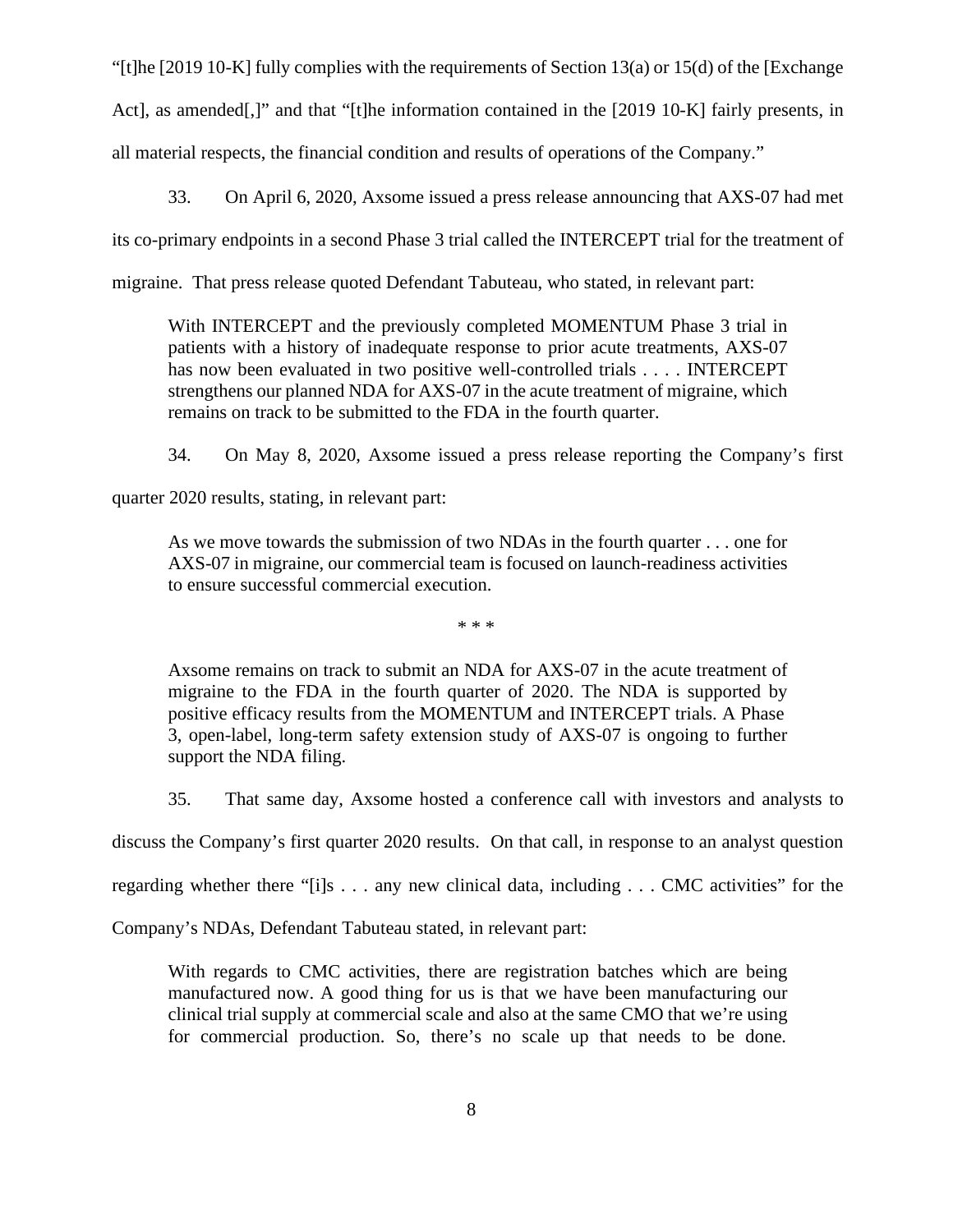Now, with regards to manufacturing and any kind of science to it, there's always tweaks and experimentation, but I would say that there is no rate-limiting step and there is no extensive experimentation. This is simply manufacturing our registration batches for regulatory purposes.

36. On May 11, 2020, Axsome filed a quarterly report on Form 10-Q with the SEC, reporting the Company's financial and operating results for the quarter ended March 31, 2020 (the "1Q20 10-Q"). That filing provided generic, boilerplate representations regarding potential CMC issues that could materialize for any given NDA filing, without addressing CMC issues specific to the anticipated AXS-07 NDA filing, stating, *inter alia*, that "in connection with the [CMC] data necessary for our NDA filings, we will need to conduct stability studies and provide stability data to establish appropriate retest or expiration dating period"; and that "[d]uring the course of review, the FDA may also request or require additional CMC, or other data and information, and the development and provision of these data and information may be time consuming and expensive."

37. Appended as exhibits to the 1Q20 10-Q were substantively the same SOX certifications as referenced in ¶ 32, *supra*, signed by Defendants Tabuteau and Pizzie.

38. On August 10, 2020, Axsome issued a press release reporting the Company's second quarter 2020 results, stating, in relevant part:

Axsome remains on track to submit an NDA for AXS-07 in the acute treatment of migraine to the FDA in the fourth quarter of 2020. The NDA is supported by positive efficacy results from the MOMENTUM and INTERCEPT trials.

Enrollment has been completed in the MOVEMENT (Multimechanistic Treatment Overtime of Migraine Symptoms) Phase 3 open-label, long-term safety trial to support the planned NDA filing of AXS-07 in the acute treatment of migraine. More than 700 patients have been enrolled, approximately 450 of whom have been treated with AXS-07 for at least 6 months to date.

39. That same day, Axsome hosted a conference call with investors and analysts to discuss the Company's second quarter 2020 results. In his prepared remarks, Defendant Tabuteau stated, *inter alia*: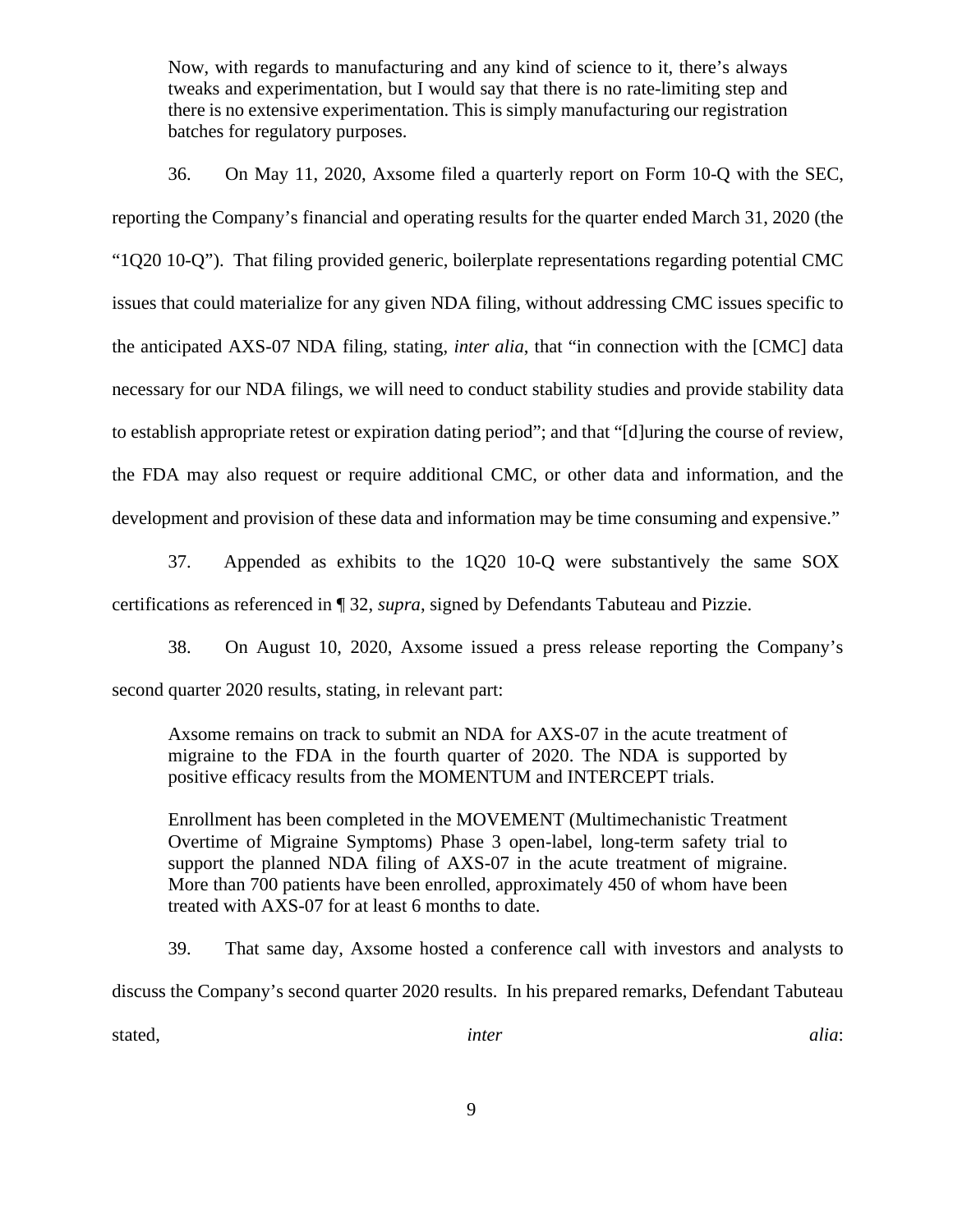Over the past several months, we continued to advance our . . . AXS-07 product candidate<sup>[]</sup> towards NDA submission<sup>[]</sup> in . . . migraine<sup>[1]</sup>

\* \* \*

[W]e remain on track to submit the NDA for AXS-07 for the acute treatment of migraine in the fourth quarter. To that end, we have completed enrollment in the Phase 3 open-label safety extension trial of AXS-07 in migraine, which we call the MOVEMENT study to support the planned NDA filing. As we move towards the filing of our NDA $\left[ \right]$  in the fourth quarter ... for AXS-07, our commercial team is focused on launch-readiness activities to ensure successful commercial execution.

40. Also on August 10, 2020, Axsome filed a quarterly report on Form 10-Q with the SEC, reporting the Company's financial and operating results for the quarter ended June 30, 2020 (the "2Q20 10-Q"). That filing contained the same statements referenced in ¶ 36,*supra*, providing generic, boilerplate representations regarding potential CMC issues that could materialize for any given NDA filing, without addressing CMC issues specific to the anticipated AXS-07 NDA filing.

41. Appended as exhibits to the 2Q20 10-Q were substantively the same SOX certifications as referenced in ¶ 32, *supra*, signed by Defendants Tabuteau and Pizzie.

42. The statements referenced in ¶¶ 27-41 were materially false and misleading because Defendants made false and/or misleading statements, as well as failed to disclose material adverse facts about the Company's business, operations, and prospects. Specifically, Defendants made false and/or misleading statements and/or failed to disclose that: (i) Axsome's CMC practices were deficient with respect to AXS-07 and its manufacturing process; (ii) as a result, Axsome was unlikely to submit the AXS-07 NDA on its initially represented timeline; (iii) the foregoing CMC issues remained unresolved at the time that the FDA reviewed the AXS-07 NDA; (iv) accordingly, the FDA was unlikely to approve the AXS-07 NDA; (v) as a result of all the foregoing, Axsome had overstated AXS-07's regulatory and commercial prospects; and (vi) as a result, the Company's public statements were materially false and misleading at all relevant times.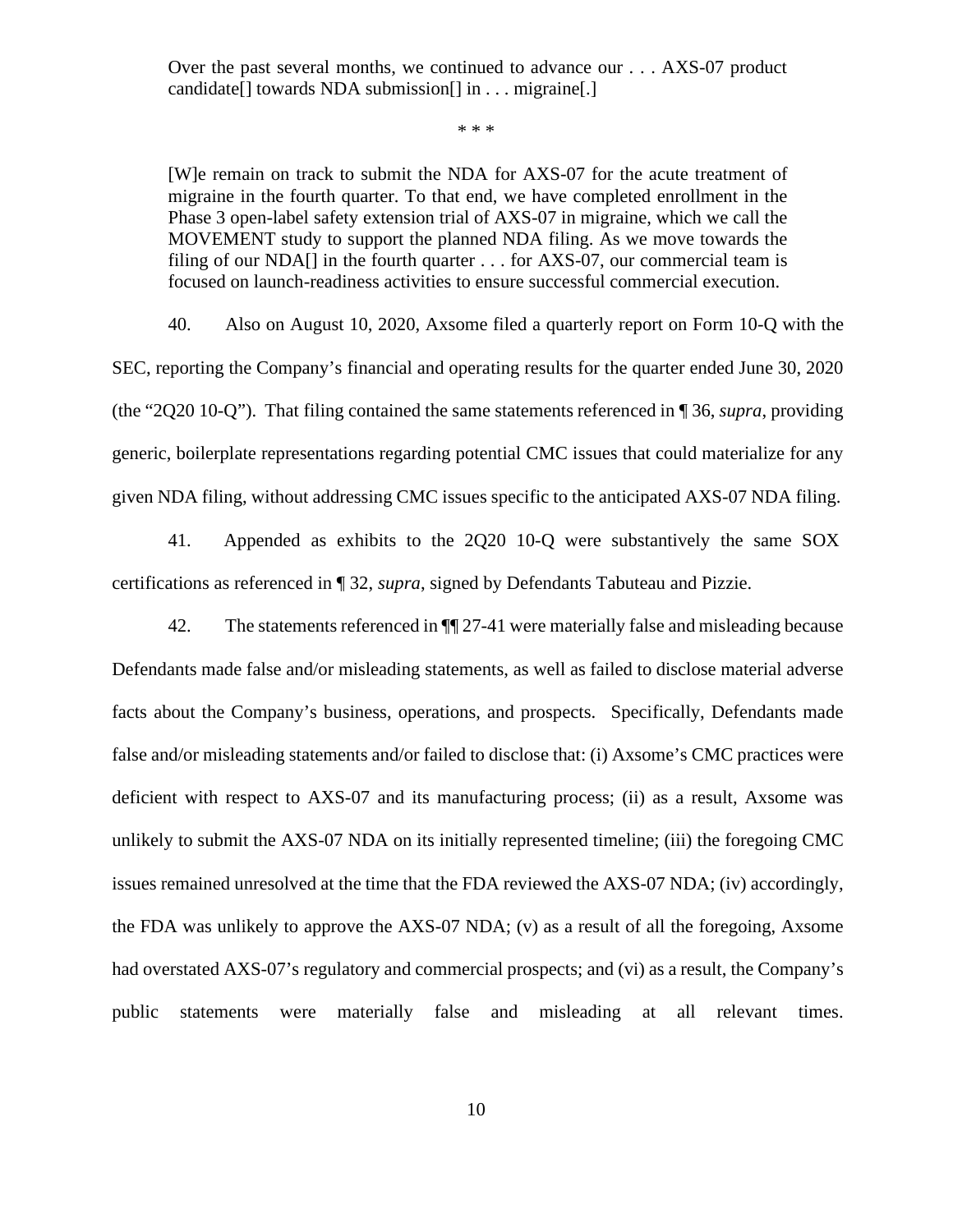#### **The Truth Begins to Emerge**

43. On November 5, 2020, Axsome issued a press release reporting the Company's third quarter 2020 results. That press release disclosed, in relevant part, that "Axsome now plans to submit the [AXS-07] NDA to the FDA in the first quarter of 2021, versus previous guidance of the fourth quarter of 2020, to allow for inclusion of supplemental manufacturing information to ensure a robust submission package."

44. On this news, Axsome's stock price fell \$5.22 per share, or 6.99%, to close at \$69.51 per share on November 5, 2020. Despite this decline in the Company's stock price, Axsome securities continued to trade at artificially inflated prices throughout the remainder of the Class Period because of Defendants' continued misrepresentations and omissions regarding CMC issues with the AXS-07 NDA.

45. For example, the same November 5, 2020 press release stated, that "[p]re submission activities for the Company's NDA for AXS-07 in the acute treatment of migraine are progressing with major NDA-related items on track for completion by year-end."

46. The same November 5, 2020 press release also quoted Defendant Tabuteau, who stated, in relevant part, that "[o]ver the past several months, we continued to advance our . . . AXS- 07 product candidate[] towards NDA submission[] in . . . migraine, and intensified our commercial launch readiness activities," and that "[w]e anticipate an active next few months as we complete our NDA submission[] for . . . AXS-07[.]"

47. That same day, Axsome hosted a conference call with investors and analysts to discuss the Company's third quarter 2020 results. In his prepared remarks, Defendant Tabuteau reiterated that the Company was taking steps to ensure a robust AXS-07 NDA submission, particularly with respect to the drug's manufacturing, stating, in relevant part: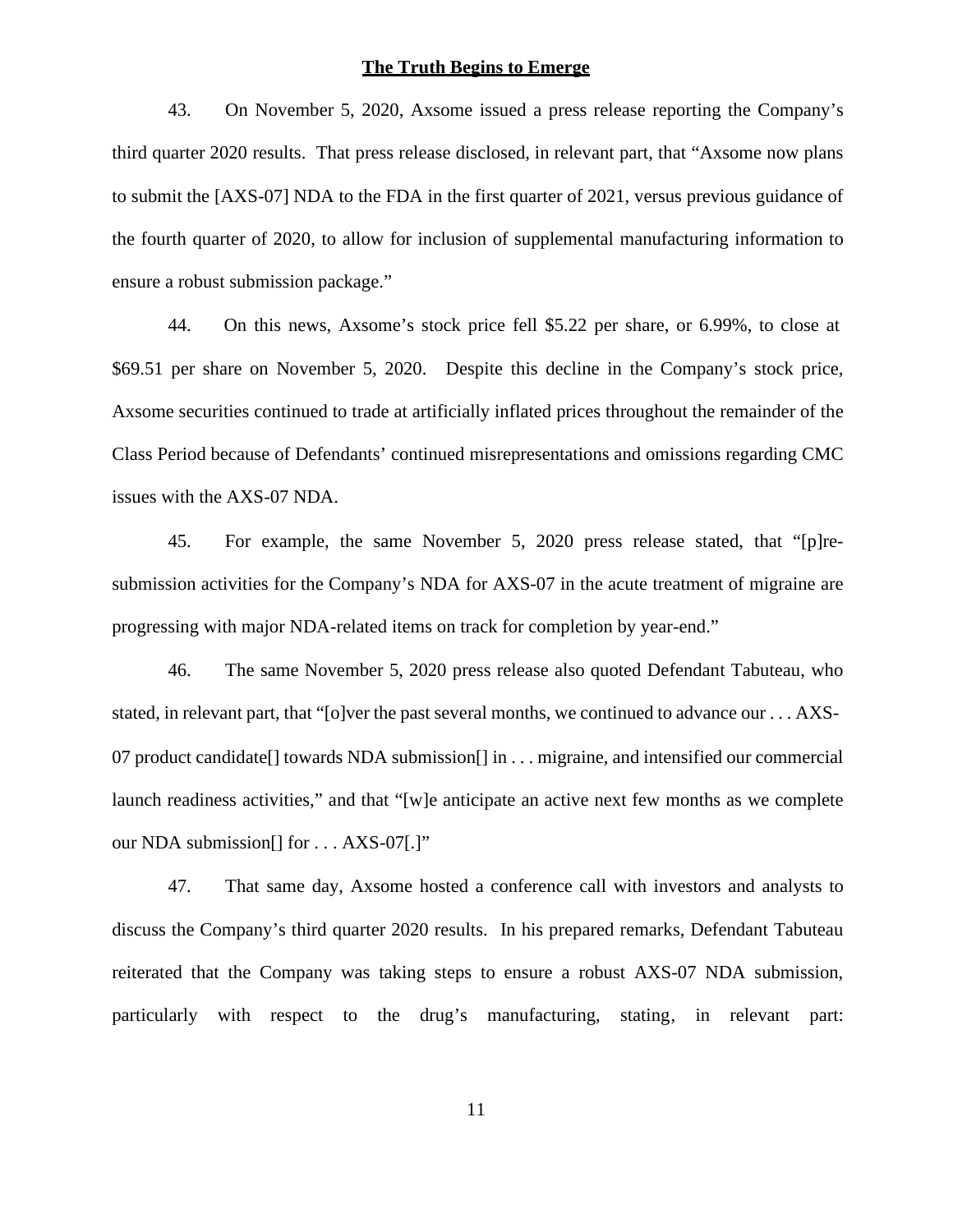Switching now to our migraine program with AXS-07. The major MDA related items are on track for completion by year end. We now plan to submit the NDA in the first quarter of 2021 versus previous guidance of the fourth quarter of 2020 in order to allow for inclusion of supplemental manufacturing information. We believe that this approach will enhance the robustness of our submission.

48. On the same call, in response to multiple analyst questions regarding the additional

manufacturing information that Axsome submitted to the FDA for the AXS-07 NDA, Defendants

Tabuteau and Jacobson assured investors that the additional information was just to ensure a robust

submission and did not reflect any manufacturing issues. For example, an exchange with one

analyst read, in relevant part:

# **[SVB Leerink Analyst]**

And then the second issue was the – for [AXS-]07. You talked about the NDA in the first quarter, including extra manufacturing information. Can you give us kind of the same sense of confidence that, as - you know, my first question, with respect to what's going on here, may give us a little bit more color and how much we're on top of it. And it's definitely going to be not any more delayed than that?

### **[Defendant] Tabuteau**

\* \* \*

So with regards to AXS-07, this is a little bit of a different situation. Here, this is a situation whereby by the end of the year, we will have completed all the major activities, which are needed to file our NDA. And we're on track to do that. And because of the unique manufacturing, behind the mosaic technology, we want to make sure that we have as robust as possible of a submission package.

So we continue to generate data. And the question is, how much do you include. And since, you know, we will be having some data in the early part of the year, we'd love to be able to include that in the package.

But to provide some additional color on that, I'm going to turn it over to [Defendant] Jacobson.

### **[Defendant] Jacobson**

Good morning, Marc. So just want to be clear, this is not the result of the manufacturing or stability issue or anything like that. Exactly as [Defendant Tabuteau] said, that we will have data available, that we think would add to the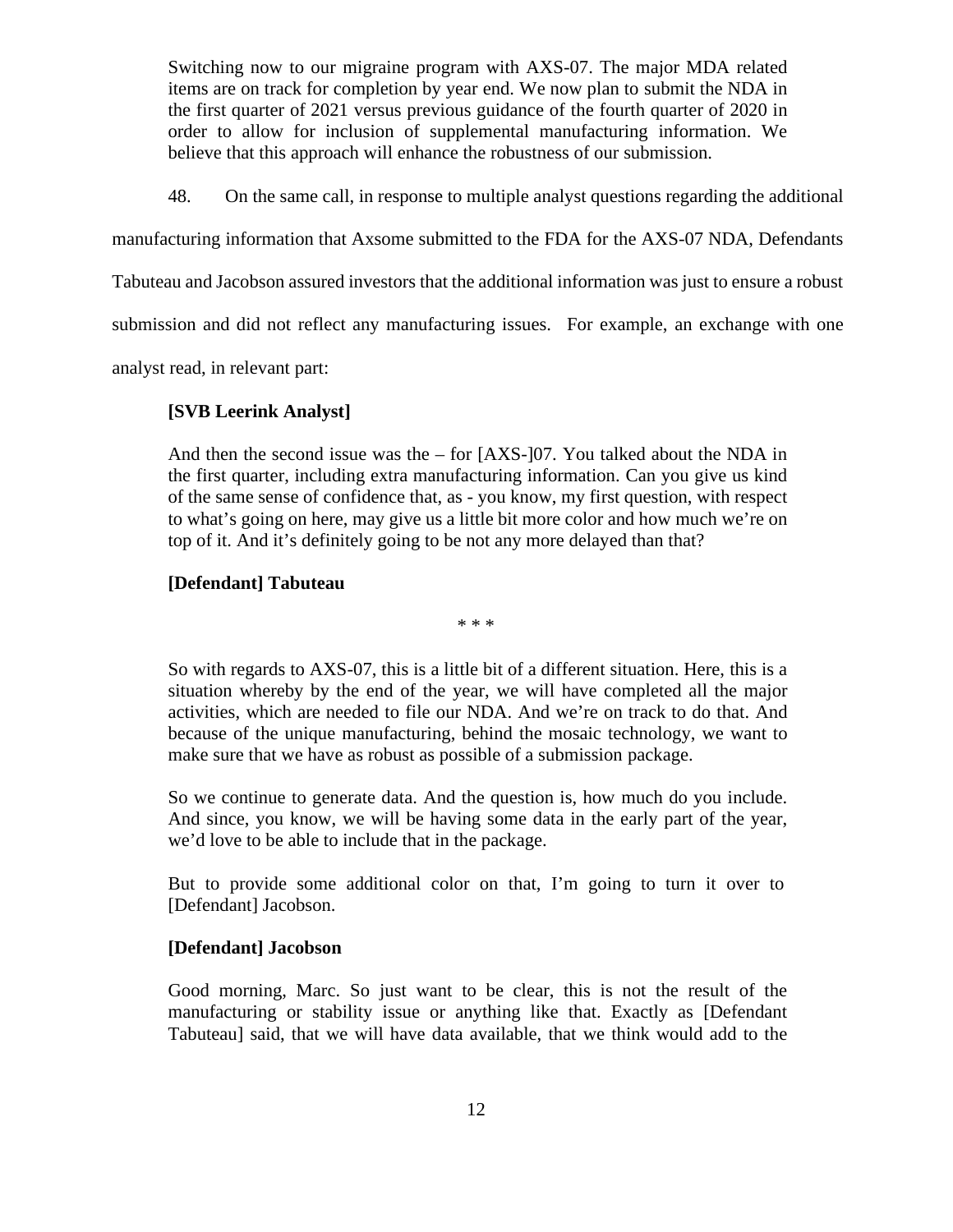submission given us a novel delivery technology. And so that will just allow us to make the package as robust as possible.

49. In response to a similar question from another analyst, Defendant Tabuteau again

downplayed issues with respect to AXS-07's manufacturing:

### **Unidentified Analyst**

Thank you for taking our questions. This is Miguel on the line for Joon. Could you provide more specifics on what manufacturing data related to the mosaic platform will be added for AXS-07?

\* \* \*

### **[Defendant] Tabuteau**

Great. So with regards to the additional manufacturing information, this is a standard information when you manufacture additional batches. So we continue to manufacture additional batches of drugs. And while we already have very longterm stability data on other batches, we think that because of the unique nature of the delivery technology, this can only help to make the submission robust and assure that there are no hiccups during review.

50. Also on November 5, 2020, Axsome filed a quarterly report on Form 10-Q with the

SEC, reporting the Company's financial and operating results for the quarter ended September 30,

2020 (the "3Q20 10-Q"). That filing contained the same statements referenced in ¶ 36, *supra*, providing generic, boilerplate representations regarding potential CMC issues that could materialize for any given NDA filing, without addressing CMC issues specific to the anticipated AXS-07 NDA filing.

51. Appended as exhibits to the 3Q20 10-Q were substantively the same SOX certifications as referenced in ¶ 32, *supra*, signed by Defendants Tabuteau and Pizzie.

52. On March 1, 2021, Axsome issued a press release reporting the Company's fourth quarter and full year 2020 results. That press release quoted Defendant Tabuteau, who represented, in relevant part, that Defendants "had successful pre-NDA meetings with the FDA . . . for AXS-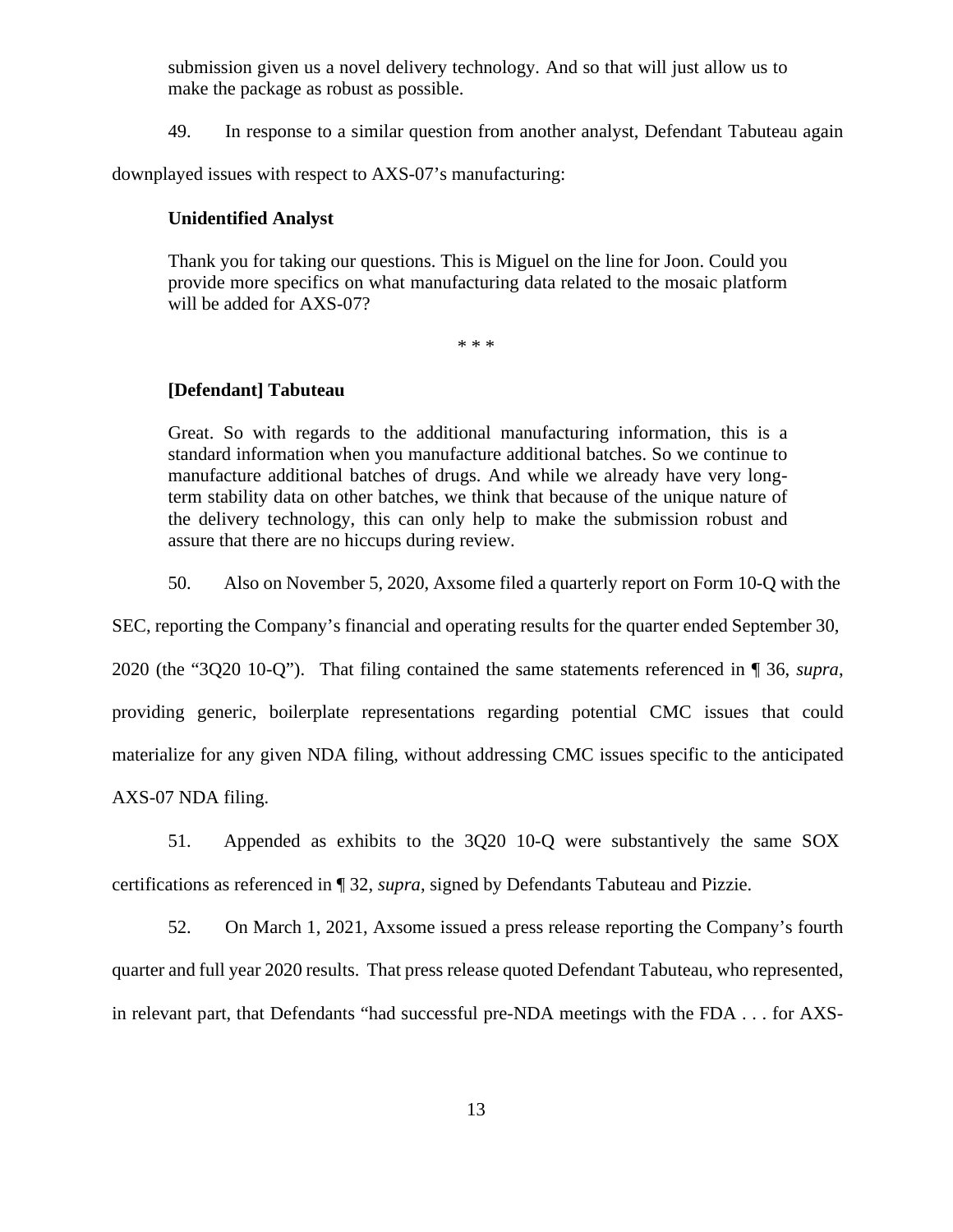07 in migraine" and "are nearing submission of the NDA for AXS-07 in the acute treatment of migraine, which is expected early in the second quarter." Similarly, Defendant Tabuteau assured investors that "[o]ur focus for the remainder of the year will be on the regulatory activities surrounding these NDAs, [and] launch readiness to ensure a successful transition to commercialization[.]"

53. That same day, Axsome hosted a conference call with investors and analysts to discuss the Company's fourth quarter and full year 2020 results. In his prepared remarks, Defendant Tabuteau reiterated that Defendants were "completing compilation of the [AXS-07] NDA which we expect to submit to the FDA early in the second quarter."

54. On the same call, and in response to an analyst's question regarding why the AXS- 07 NDA submission was pushed back to second quarter 2021, Defendant Tabuteau stated: "With regard [AXS-]07 and the NDA filing the team remains on track to complete the filing by the end of the quarter. However, we are waiting on one vendor report which will slip into very beginning of the second quarter and that's the reason[.]"

55. Also on March 1, 2021, Axsome filed an annual report on Form 10-K with the SEC, reporting the Company's financial and operating results for the quarter and year ended December 31, 2020 (the "2020 10-K"). That filing contained the same statements referenced in ¶¶ 31 and 36, *supra*, providing generic, boilerplate representations regarding potential CMC issues that could materialize for any given NDA filing, without addressing CMC issues specific to the anticipated AXS-07 NDA filing.

56. Appended as exhibits to the 2020 10-K were substantively the same SOX certifications as referenced in ¶ 32, *supra*, signed by Defendants Tabuteau and Pizzie.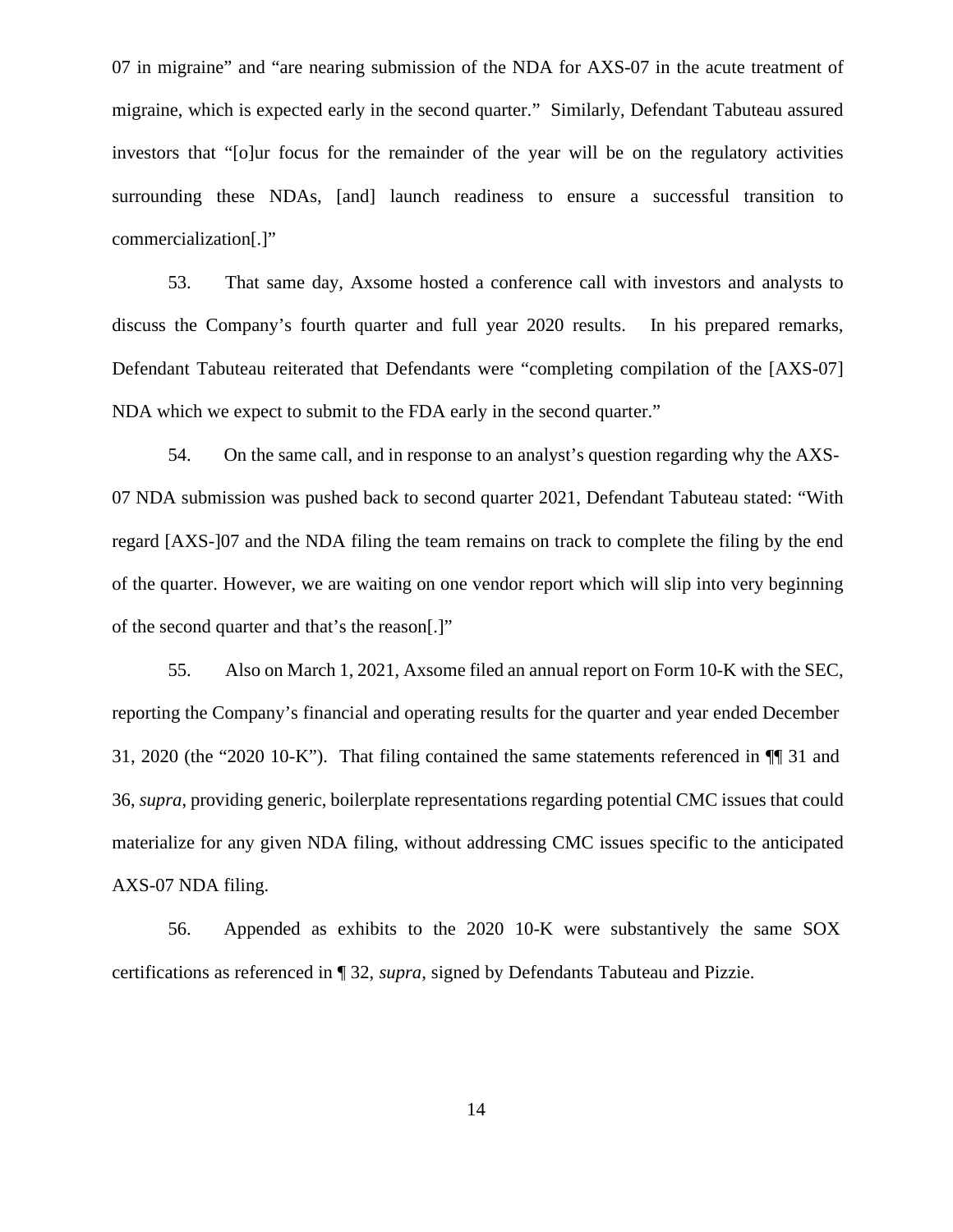57. On May 10, 2021, Axsome issued a press release reporting the Company's first quarter 2021 results. That press release stated, in relevant part, that "Axsome is compiling the NDA for AXS-07 for the acute treatment of migraine, which is on track for submission to the FDA in the second quarter of 2021."

58. That same day, Axsome hosted a conference call with investors and analysts to discuss the Company's first quarter 2021 results. In response to an analyst question regarding "what the gating factors are in terms of getting th[e AXS-07 NDA] submission into the FDA" given that Axsome had pushed back its regulatory timeline multiple times, Defendant O'Gorman stated, in relevant part: "With regards to AXS-07, we're very much on track to file the NDA this quarter, as we've previously stated, and there really isn't any update there. The team is working diligently to make sure that we have a timely, but also a quality filing."

59. Also on May 10, 2021, Axsome filed a quarterly report on Form 10-Q with the SEC, reporting the Company's financial and operating results for the quarter ended March 31, 2021 (the "1Q21 10-Q"). That filing contained substantively the same statements referenced in ¶ 36, *supra*, providing generic, boilerplate representations regarding potential CMC issues that could materialize for any given NDA filing, without addressing CMC issues specific to the anticipated AXS-07 NDA filing.

60. Appended as exhibits to the 1Q21 10-Q were substantively the same SOX certifications as referenced in ¶ 32, *supra*, signed by Defendants Tabuteau and Pizzie.

61. On August 9, 2021, Axsome issued a press release reporting the Company's second quarter 2021 results. That press release quoted Defendant Tabuteau, who noted that although the FDA had identified deficiencies with an NDA for the Company's AXS-05 product candidate,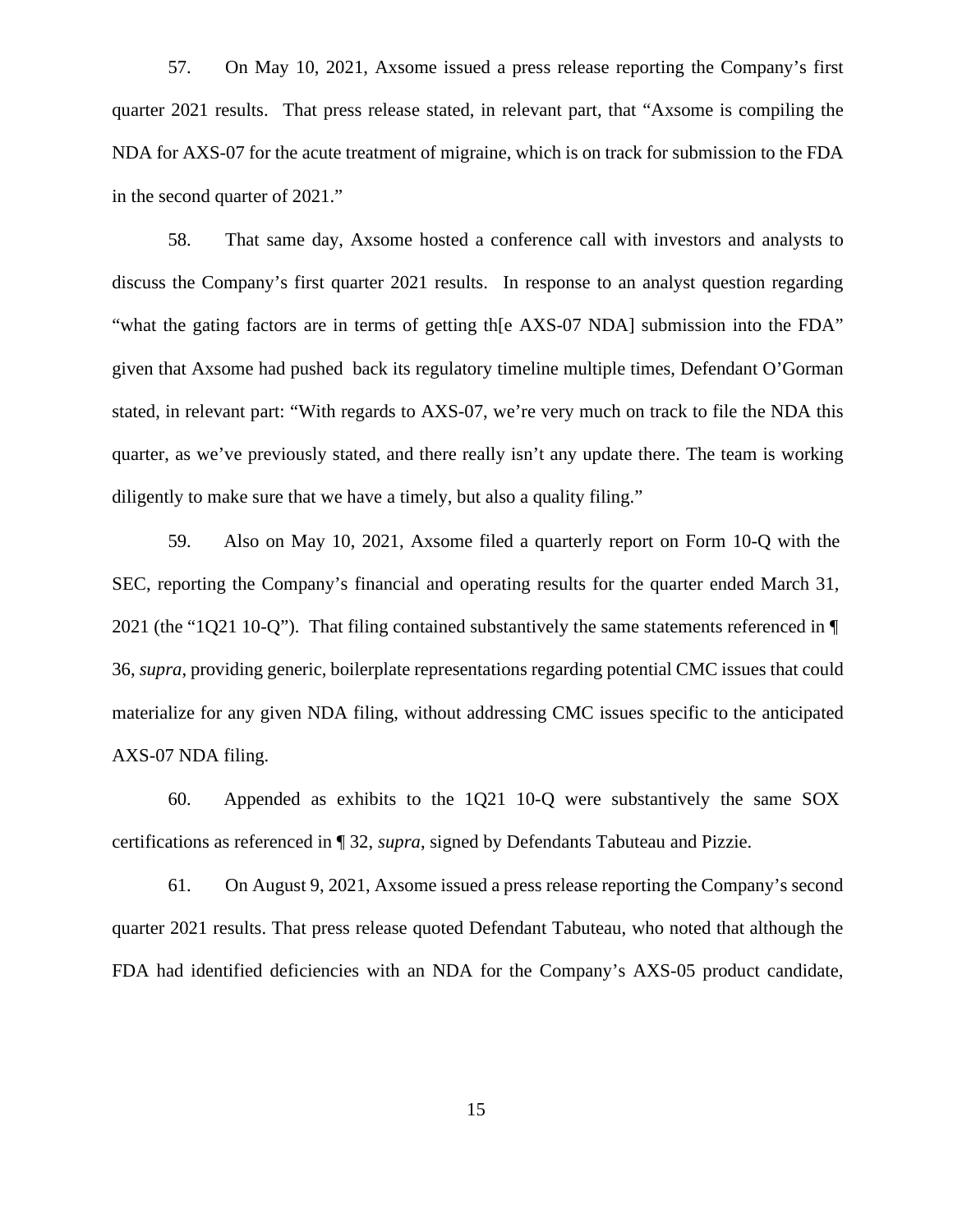"[o]ur other programs continue to advance" and "[w]e successfully filed our NDA for AXS-07 for the acute treatment of migraine in the second quarter[.]"

62. That same day, Axsome hosted a conference call with investors and analysts to discuss the Company's second quarter 2021 results. In response to an analyst question regarding whether AXS-07 is manufactured at the same facility as AXS-05, Defendant Jacobson stated:

So for the manufacturing process for AXS-07, that actually is a bit more complicated and there are two facilities that we utilized for the manufacturer of the drug product. The drug -- the API's are also available under open DMF too in the U.S. And of the two facilities that we used for drug product manufacturing, one of them is the same that we used for AXS-05.

63. Also on August 9, 2021, Axsome filed a quarterly report on Form 10-Q with the SEC, reporting the Company's financial and operating results for the quarter ended June 30, 2021 (the "2Q21 10-Q"). That filing contained substantively the same statements referenced in ¶ 36, *supra*, providing generic, boilerplate representations regarding potential CMC issues that could materialize for any given NDA filing, without addressing CMC issues specific to the AXS-07 NDA.

64. Appended as exhibits to the 2Q21 10-Q were substantively the same SOX certifications as referenced in ¶ 32, *supra*, signed by Defendants Tabuteau and Pizzie.

65. On September 14, 2021, Axsome issued a press release announcing that the FDA

had accepted the AXS-07 NDA, stating, in relevant part:

[T]he [FDA] has accepted for filing the Company's [NDA] for AXS-07 for the acute treatment of migraine, and has set a [PDUFA] target action date of April 30, 2022 for the NDA. AXS-07 (MoSEIC<sup>TM</sup> meloxicam-rizatriptan) is a novel, oral, rapidly absorbed, multi-mechanistic, investigational medicine for migraine.

"The FDA's acceptance of the NDA for AXS-07 is an important milestone for Axsome as it brings us closer to potentially making this multi-mechanistic treatment available to migraine patients in need," said [Defendant] Tabuteau, MD, Chief Executive Officer of Axsome. "We look forward to continued interactions with the FDA during the review process."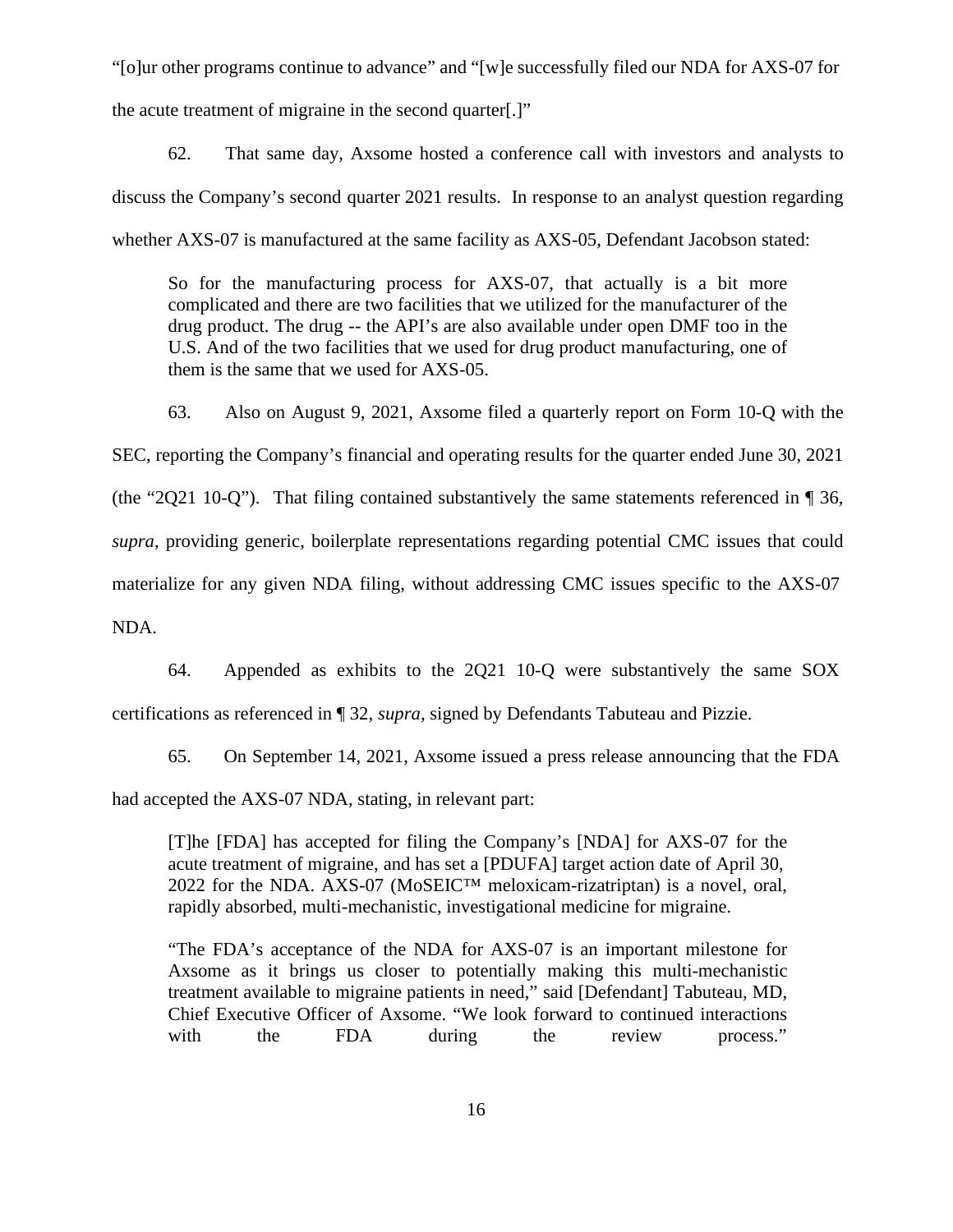The NDA is supported by results from two Phase 3 randomized, double-blind, controlled trials of AXS-07 in the acute treatment of migraine, the MOMENTUM and INTERCEPT trials, which demonstrated statistically significant elimination of migraine pain with AXS-07 compared to placebo and active controls.

66. On November 8, 2021, Axsome issued a press release reporting the Company's third quarter 2021 results. That press release quoted Defendant Tabuteau, who represented, in relevant part:

Over the past several months we have continued to advance our differentiated late stage CNS product candidates aimed at meaningfully improving the lives of patients . . . . [T]he NDA for AXS-07 in migraine was accepted, positioning Axsome to potentially commercialize two new treatments in the near to intermediate term for patients living with . . . serious CNS disorders[.]

67. The same November 8, 2021 press release also advised investors, in relevant part,

that "[t]he FDA notified the Company that, due to COVID-19 pandemic-related travel restrictions,

they may be unable to complete a required inspection of a contract manufacturing facility [for the

AXS-07 NDA] . . . prior to the PDUFA date[.]"

68. That same day, Axsome hosted a conference call with investors and analysts to

discuss the Company's third quarter 2021 results. On that call, in response to an analyst question

regarding the FDA's delayed inspection of the contract manufacturing facility for the AXS-07

NDA, Defendants Tabuteau and Laliberte downplayed issues with manufacturing on the drug's

regulatory timeline. That exchange read, in relevant part:

# **[SVB Leerink Analyst]**

Just one quick question on the migraine, can you just help us understand, did you say that one of the two manufacturing sites might not be able to be signed off on by the PDUFA date? So you're implying that one could be and is one enough? Do you both have to be filed? I was a little confused by your comment. Thank you.

# **[Defendant] Tabuteau**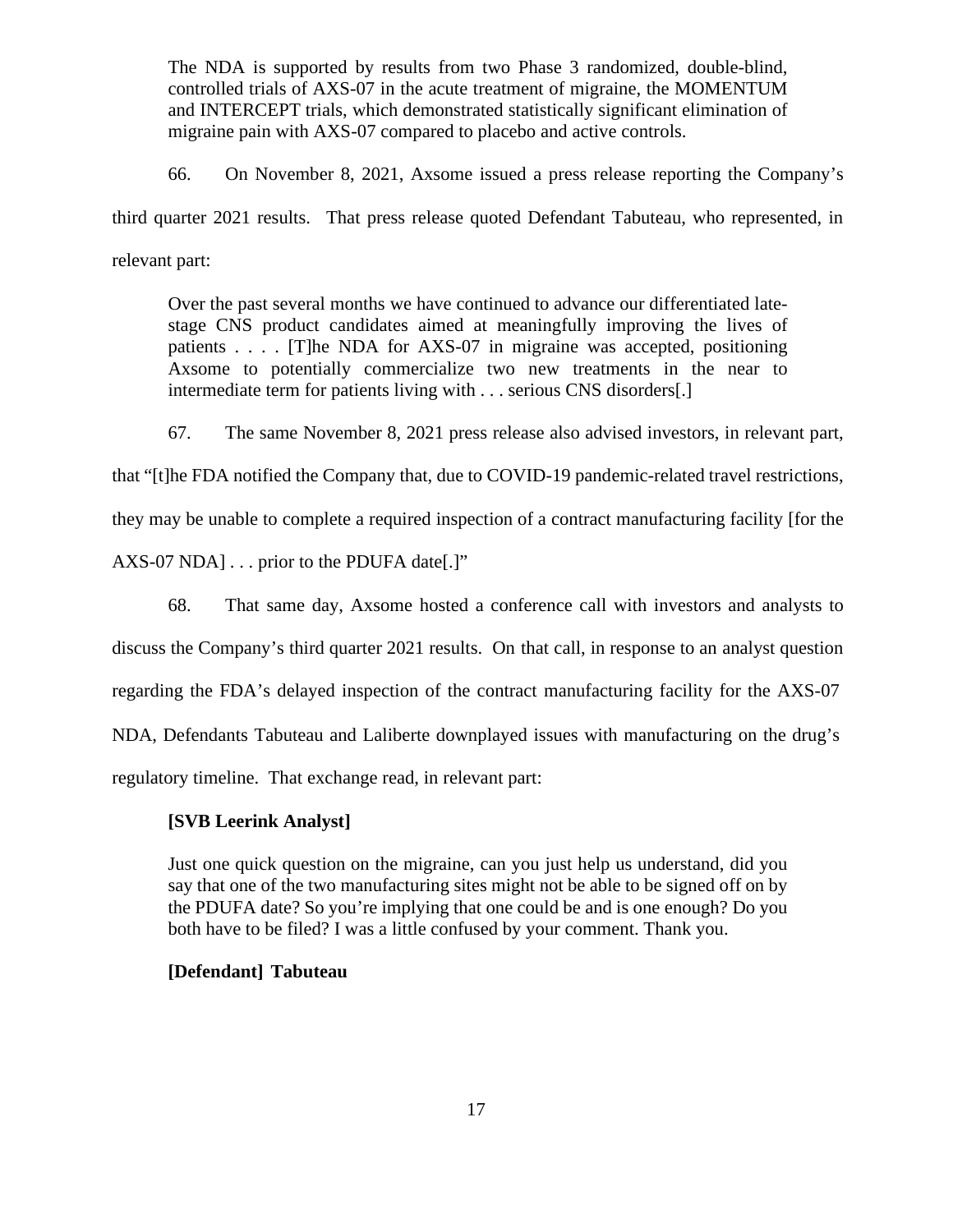Yes. So it's – I'll turn it over to [Defendant Laliberte], who will respond to that. But I think it's pretty straightforward in terms of what the FDA is trying to give a sense on there.

### **[Defendant] Laliberte**

Thanks for that question. So there are obviously multiple manufacturing sites involved in the process for AXS-07. The FDA notified us that one specific manufacturing location that is based in the United States is required to have an inspection prior to them, as part of the review process.

And then they did notify us that because of COVID-related restrictions, that may be in jeopardy of happening before the PDUFA date. So it's just this one manufacturer based in the United States that they specifically notified us of in their communication.

69. Also on November 8, 2021, Axsome filed a quarterly report on Form 10-Q with the

SEC, reporting the Company's financial and operating results for the quarter ended September 30,

2021 (the "3Q21 10-Q"). That filing contained substantively the same statements referenced in ¶

36, *supra*, providing generic, boilerplate representations regarding potential CMC issues that could

materialize for any given NDA filing, without addressing CMC issues specific to the AXS-07

NDA.

70. Appended as exhibits to the 3Q21 10-Q were substantively the same SOX

certifications as referenced in ¶ 32, *supra*, signed by Defendants Tabuteau and Pizzie.

71. On March 1, 2022, Axsome issued a press release reporting the Company's fourth

quarter and full year 2021 results. That press release stated, in relevant part:

Axsome's NDA for AXS-07 for the acute treatment of migraine is currently under review by the FDA with a PDUFA target action date for the NDA of April 30, 2022. The FDA previously notified the Company that, due to COVID-19 pandemicrelated travel restrictions, they may be unable to complete a required inspection of a contract manufacturing facility, located in the United States, prior to the PDUFA date. Axsome has since been informed by the FDA that it does not anticipate any issues with completing this facility inspection prior to the AXS-07 PDUFA date.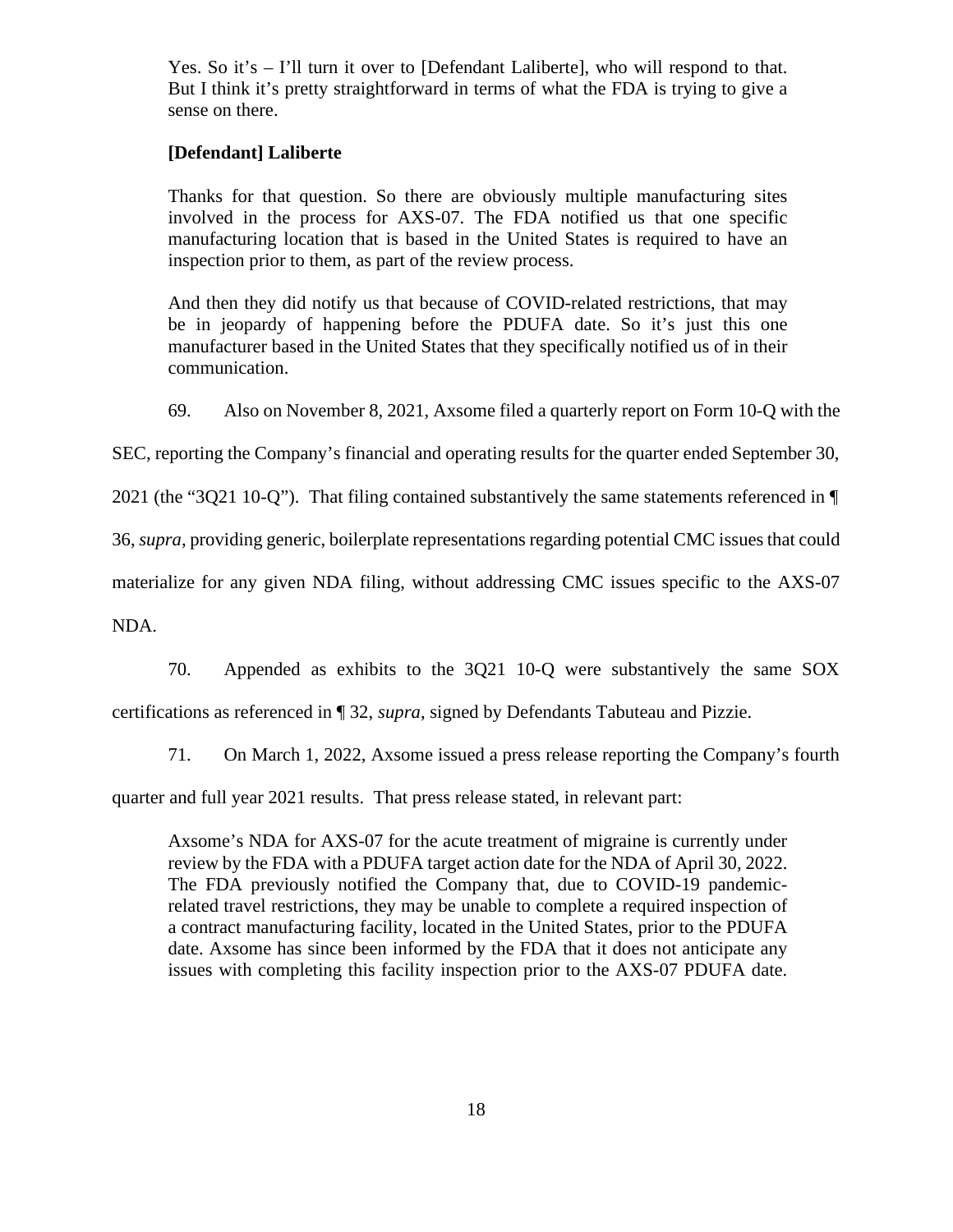72. The same March 1, 2022 press release also quoted Defendant Tabuteau, who represented, in relevant part, that "2021 was a year of continued progress which has put us in a position to potentially launch two new investigational medicines for patients living with depression and migraine," including "the April 30 PDUFA date for our NDA for AXS-07 in the acute treatment of migraine [that] is approaching."

73. That same day, Axsome filed an annual report on Form 10-K with the SEC, reporting the Company's financial and operating results for the quarter and year ended December 31, 2021 (the "2021 10-K"). That filing contained substantively the same statements referenced in ¶¶ 31 and 36, *supra*, providing generic, boilerplate representations regarding potential CMC issues that could materialize for any given NDA filing, without addressing CMC issues specific to the AXS-07 NDA.

74. Appended as exhibits to the 2021 10-K were substantively the same SOX certifications as referenced in ¶ 32, *supra*, signed by Defendants Tabuteau and Pizzie.

75. The statements referenced in ¶¶ 43 and 45-74 were materially false and misleading because Defendants made false and/or misleading statements, as well as failed to disclose material adverse facts about the Company's business, operations, and prospects. Specifically, Defendants made false and/or misleading statements and/or failed to disclose that: (i) Axsome's CMC practices were deficient with respect to AXS-07 and its manufacturing process; (ii) the foregoing CMC issues remained unresolved at the time that the FDA reviewed the AXS-07 NDA; (iii) accordingly, the FDA was unlikely to approve the AXS-07 NDA; (iv) as a result of all the foregoing, Axsome had overstated AXS-07's regulatory and commercial prospects; and (v) as a result, the Company's public statements were materially false and misleading at all relevant times.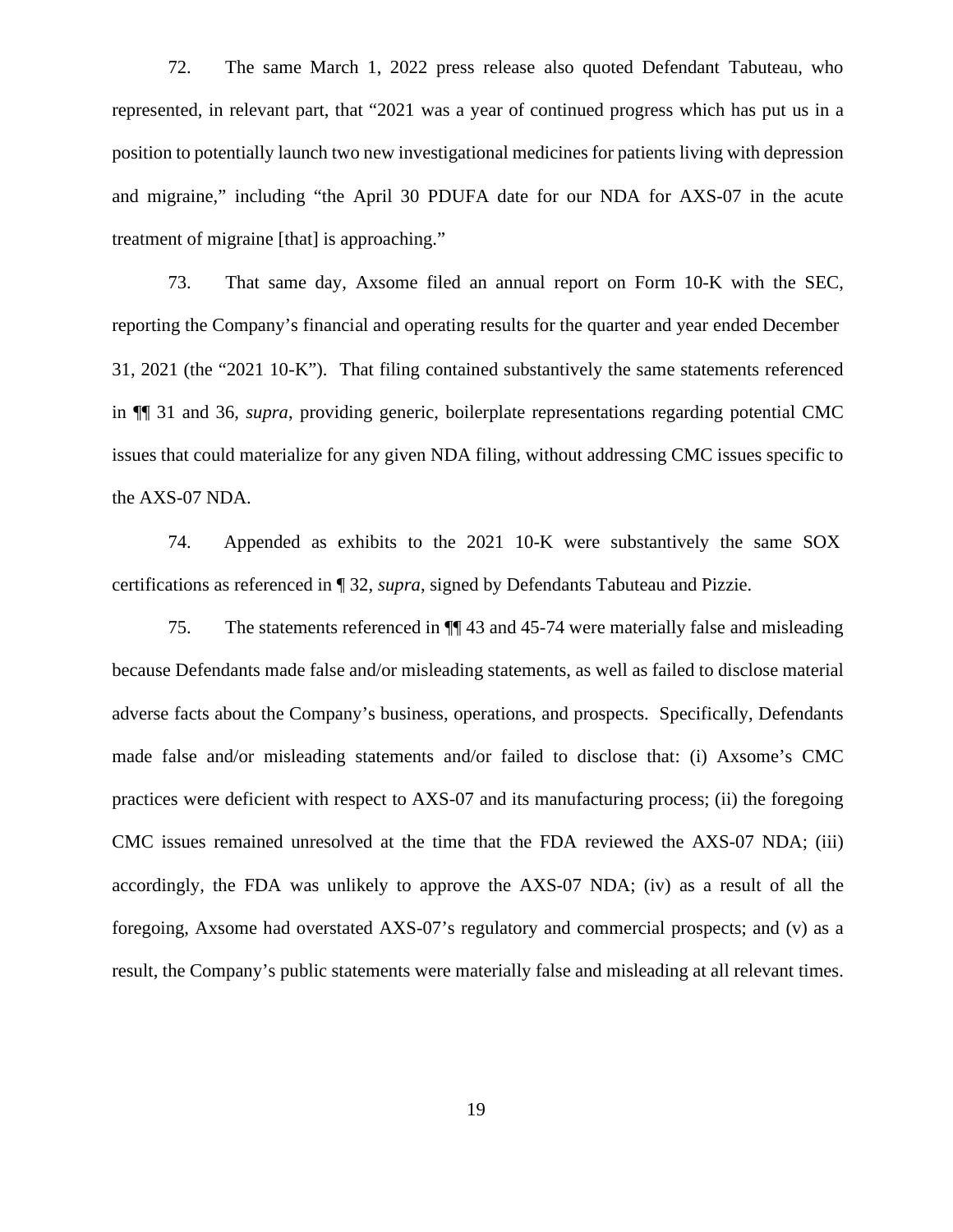# **The Truth Fully Emerges**

76. On April 25, 2022, during pre-market hours, Axsome filed a current report on Form

8-K with the SEC, which disclosed:

On April 22, 2022, Axsome . . . was informed by the [FDA] that [CMC] issues identified during the FDA's review of the Company's [NDA] for its AXS-07 product candidate for the acute treatment of migraine are unresolved. Based upon the time remaining in the NDA review cycle, the Company expects to receive a [CRL] with respect to this NDA on or about the [PDUFA] target action date of April 30, 2022.

77. On this news, Axsome's stock price fell \$8.60 per share, or 21.99%, to close at

\$30.50 per share on April 25, 2022.

78. As a result of Defendants' wrongful acts and omissions, and the precipitous decline

in the market value of the Company's securities, Plaintiff and other Class members have suffered

significant losses and damages.

# **Post-Class Period Developments**

79. On May 2, 2022, Axsome issued a press release announcing that it received a CRL

from the FDA regarding the AXS-07 NDA for the acute treatment of migraine. That press release

stated, in relevant part:

[T]he Company has received a [CRL] from the [FDA] regarding its [NDA] for AXS-07 for the acute treatment of migraine. The CRL did not identify or raise any concerns about the clinical efficacy or safety data in the NDA, and the FDA did not request any new clinical trials to support the approval of AXS-07.

The principal reasons given in the CRL relate to [CMC] considerations. The CRL identified the need for additional CMC data pertaining to the drug product and manufacturing process. Axsome believes that the issues raised in the CRL are addressable and intends to provide potential timing for a resubmission following consultation with the FDA.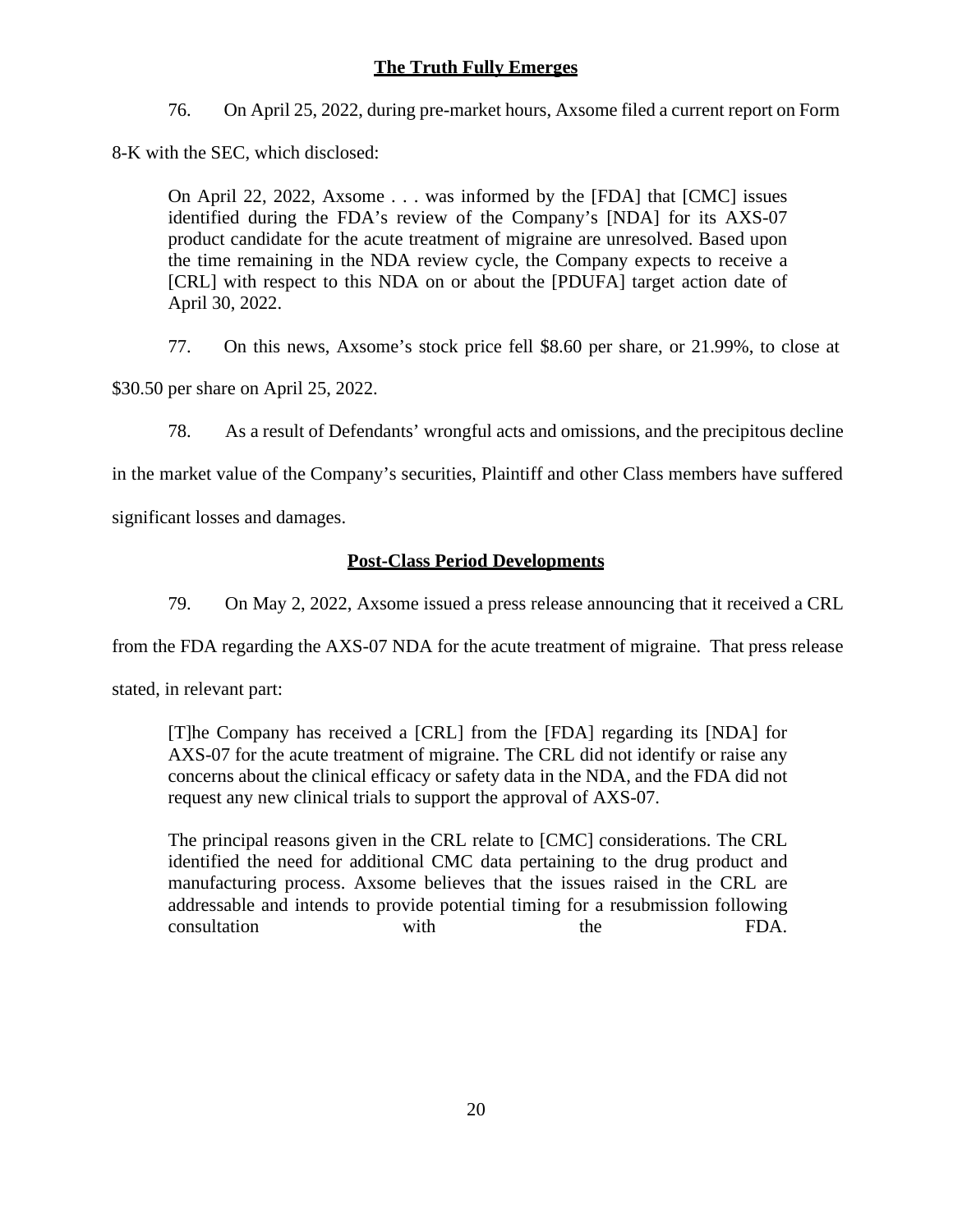#### **PLAINTIFF'S CLASS ACTION ALLEGATIONS**

80. Plaintiff brings this action as a class action pursuant to Federal Rule of Civil Procedure 23(a) and (b)(3) on behalf of a Class, consisting of all those who purchased or otherwise acquired Axsome securities during the Class Period (the "Class"); and were damaged upon the revelation of the alleged corrective disclosures. Excluded from the Class are Defendants herein, the officers and directors of the Company, at all relevant times, members of their immediate families and their legal representatives, heirs, successors or assigns and any entity in which Defendants have or had a controlling interest.

81. The members of the Class are so numerous that joinder of all members is impracticable. Throughout the Class Period, Axsome securities were actively traded on the NASDAQ. While the exact number of Class members is unknown to Plaintiff at this time and can be ascertained only through appropriate discovery, Plaintiff believes that there are hundreds or thousands of members in the proposed Class. Record owners and other members of the Class may be identified from records maintained by Axsome or its transfer agent and may be notified of the pendency of this action by mail, using the form of notice similar to that customarily used in securities class actions.

82. Plaintiff's claims are typical of the claims of the members of the Class as all members of the Class are similarly affected by Defendants' wrongful conduct in violation of federal law that is complained of herein.

83. Plaintiff will fairly and adequately protect the interests of the members of the Class and has retained counsel competent and experienced in class and securities litigation. Plaintiff has no interests antagonistic to or in conflict with those of the Class.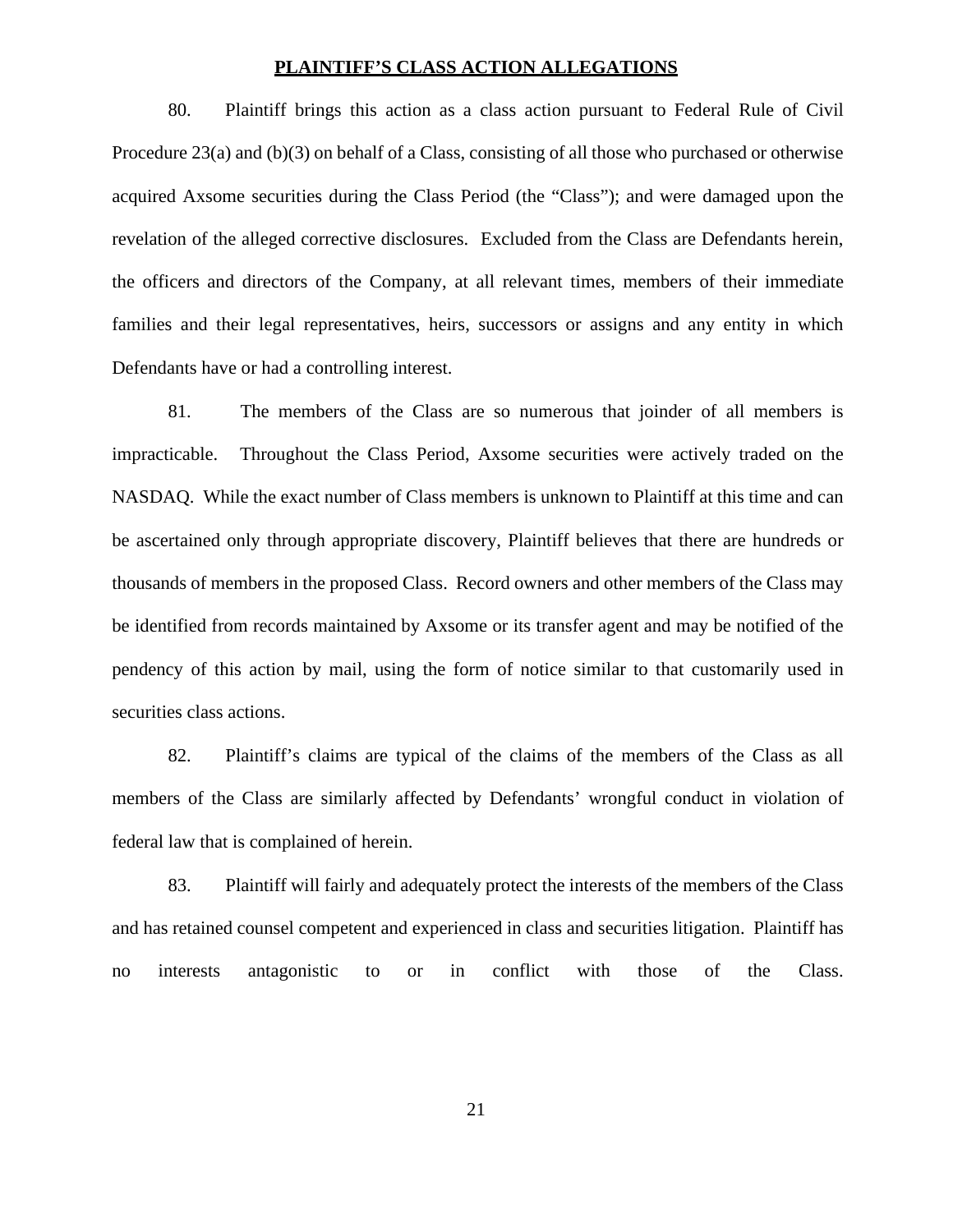84. Common questions of law and fact exist as to all members of the Class and predominate over any questions solely affecting individual members of the Class. Among the questions of law and fact common to the Class are:

- whether the federal securities laws were violated by Defendants' acts as alleged herein;
- whether statements made by Defendants to the investing public during the Class Period misrepresented material facts about the business, operations and management of Axsome;
- whether the Individual Defendants caused Axsome to issue false and misleading financial statements during the Class Period;
- whether Defendants acted knowingly or recklessly in issuing false and misleading financial statements;
- whether the prices of Axsome securities during the Class Period were artificially inflated because of the Defendants' conduct complained of herein; and
- whether the members of the Class have sustained damages and, if so, what is the proper measure of damages.

85. A class action is superior to all other available methods for the fair and efficient adjudication of this controversy since joinder of all members is impracticable. Furthermore, as the damages suffered by individual Class members may be relatively small, the expense and burden of individual litigation make it impossible for members of the Class to individually redress the wrongs done to them. There will be no difficulty in the management of this action as a class action.

86. Plaintiff will rely, in part, upon the presumption of reliance established by the fraud on-the-market doctrine in that:

- Defendants made public misrepresentations or failed to disclose material facts during the Class Period;
- the omissions and misrepresentations were material;
- Axsome securities are traded in an efficient market;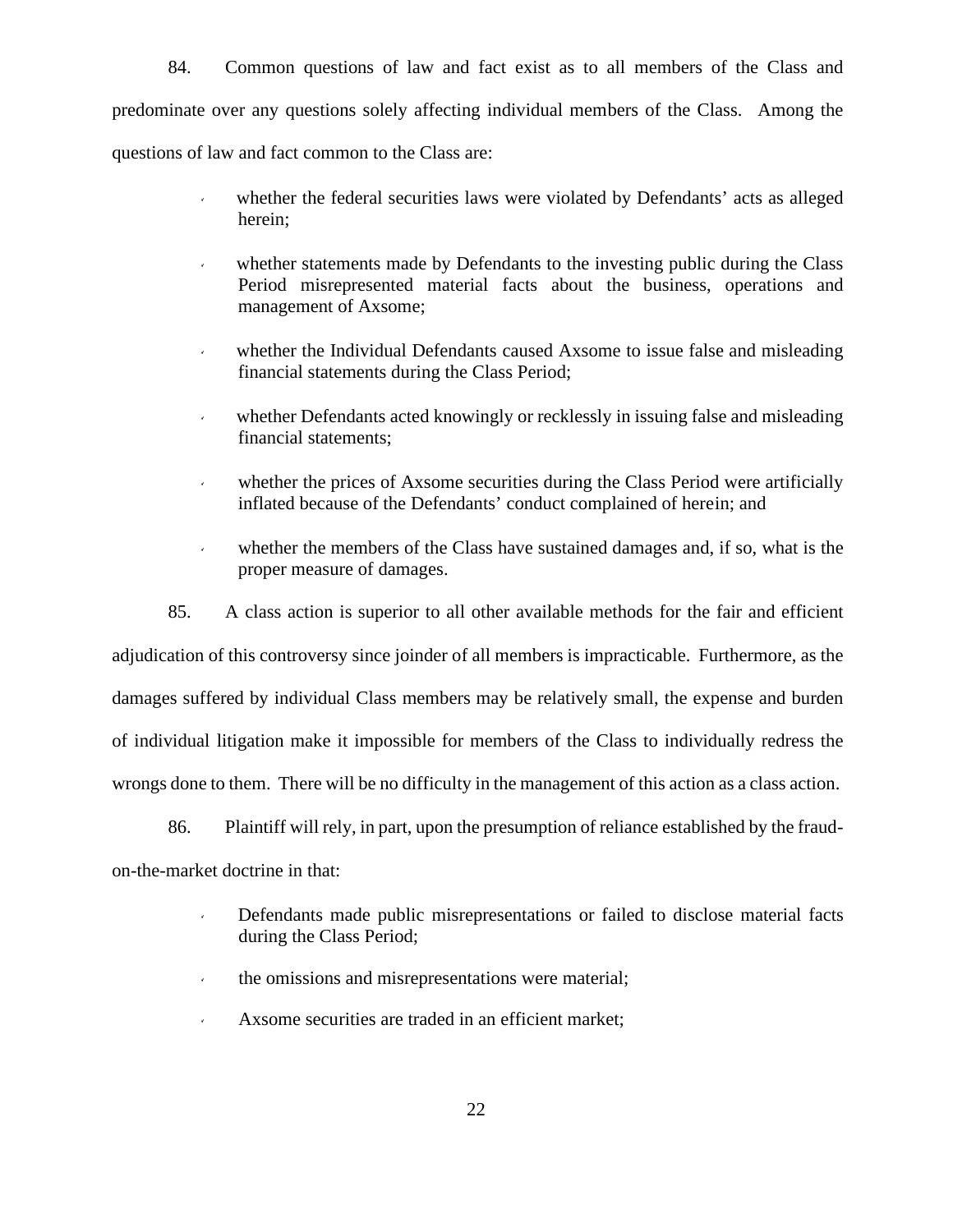- the Company's shares were liquid and traded with moderate to heavy volume during the Class Period;
- the Company traded on the NASDAQ and was covered by multiple analysts;
- the misrepresentations and omissions alleged would tend to induce a reasonable investor to misjudge the value of the Company's securities; and
- Plaintiff and members of the Class purchased, acquired and/or sold Axsome securities between the time the Defendants failed to disclose or misrepresented material facts and the time the true facts were disclosed, without knowledge of the omitted or misrepresented facts.
- 87. Based upon the foregoing, Plaintiff and the members of the Class are entitled to a

presumption of reliance upon the integrity of the market.

88. Alternatively, Plaintiff and the members of the Class are entitled to the presumption

of reliance established by the Supreme Court in *Affiliated Ute Citizens of the State of Utah v.*

*United States*, 406 U.S. 128, 92 S. Ct. 2430 (1972), as Defendants omitted material information in

their Class Period statements in violation of a duty to disclose such information, as detailed above.

### **COUNT I**

# **(Violations of Section 10(b) of the Exchange Act and Rule 10b-5 Promulgated Thereunder Against All Defendants)**

89. Plaintiff repeats and re-alleges each and every allegation contained above as if fully set forth herein.

90. This Count is asserted against Defendants and is based upon Section 10(b) of the Exchange Act, 15 U.S.C. § 78j(b), and Rule 10b-5 promulgated thereunder by the SEC.

91. During the Class Period, Defendants engaged in a plan, scheme, conspiracy and course of conduct, pursuant to which they knowingly or recklessly engaged in acts, transactions, practices and courses of business which operated as a fraud and deceit upon Plaintiff and the other members of the Class; made various untrue statements of material facts and omitted to state material facts necessary in order to make the statements made, in light of the circumstances under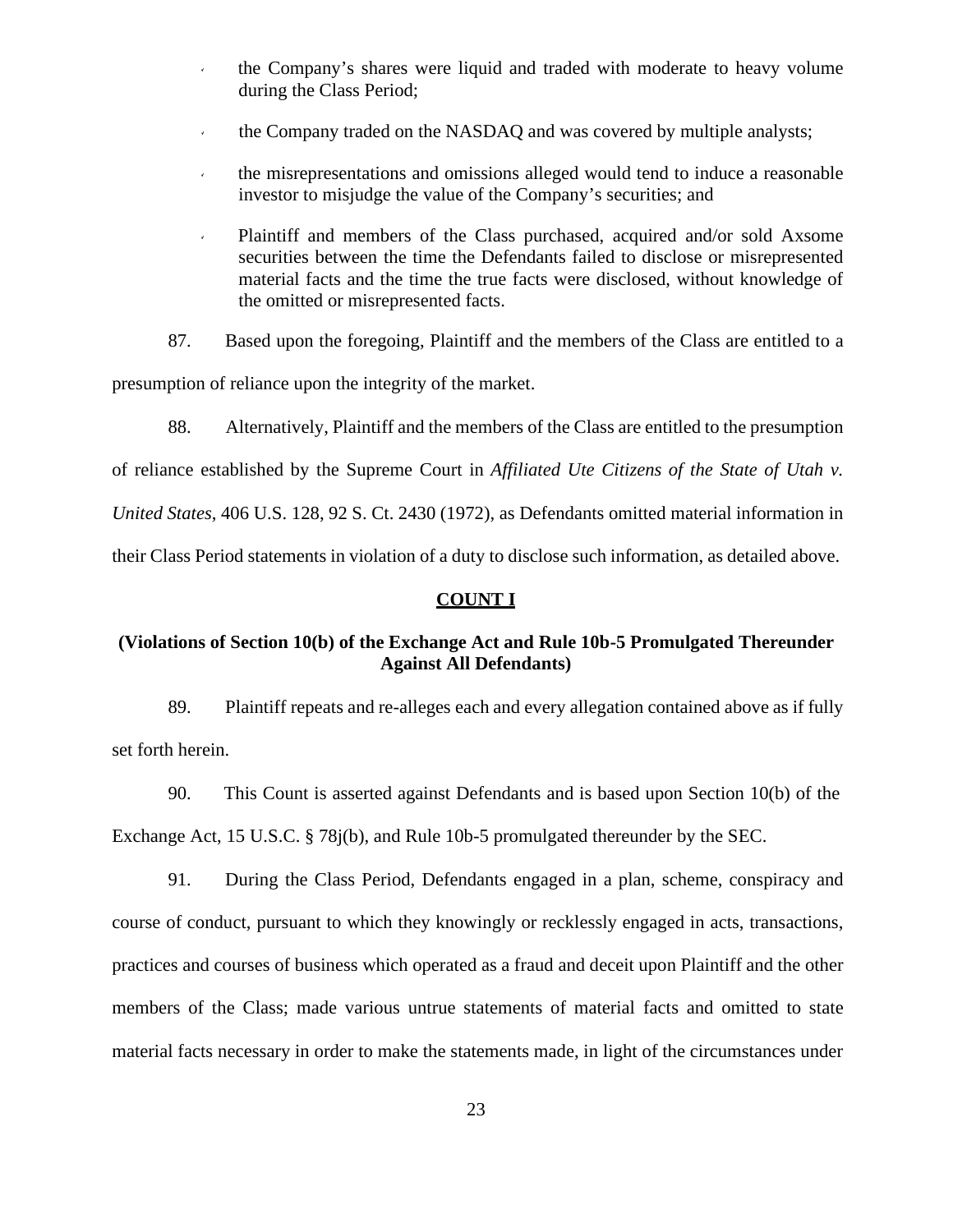which they were made, not misleading; and employed devices, schemes and artifices to defraud in connection with the purchase and sale of securities. Such scheme was intended to, and, throughout the Class Period, did: (i) deceive the investing public, including Plaintiff and other Class members, as alleged herein; (ii) artificially inflate and maintain the market price of Axsome securities; and (iii) cause Plaintiff and other members of the Class to purchase or otherwise acquire Axsome securities and options at artificially inflated prices. In furtherance of this unlawful scheme, plan and course of conduct, Defendants, and each of them, took the actions set forth herein.

92. Pursuant to the above plan, scheme, conspiracy and course of conduct, each of the Defendants participated directly or indirectly in the preparation and/or issuance of the quarterly and annual reports, SEC filings, press releases and other statements and documents described above, including statements made to securities analysts and the media that were designed to influence the market for Axsome securities. Such reports, filings, releases and statements were materially false and misleading in that they failed to disclose material adverse information and misrepresented the truth about Axsome's finances and business prospects.

93. By virtue of their positions at Axsome, Defendants had actual knowledge of the materially false and misleading statements and material omissions alleged herein and intended thereby to deceive Plaintiff and the other members of the Class, or, in the alternative, Defendants acted with reckless disregard for the truth in that they failed or refused to ascertain and disclose such facts as would reveal the materially false and misleading nature of the statements made, although such facts were readily available to Defendants. Said acts and omissions of Defendants were committed willfully or with reckless disregard for the truth. In addition, each Defendant knew or recklessly disregarded that material facts were being misrepresented or omitted as described above.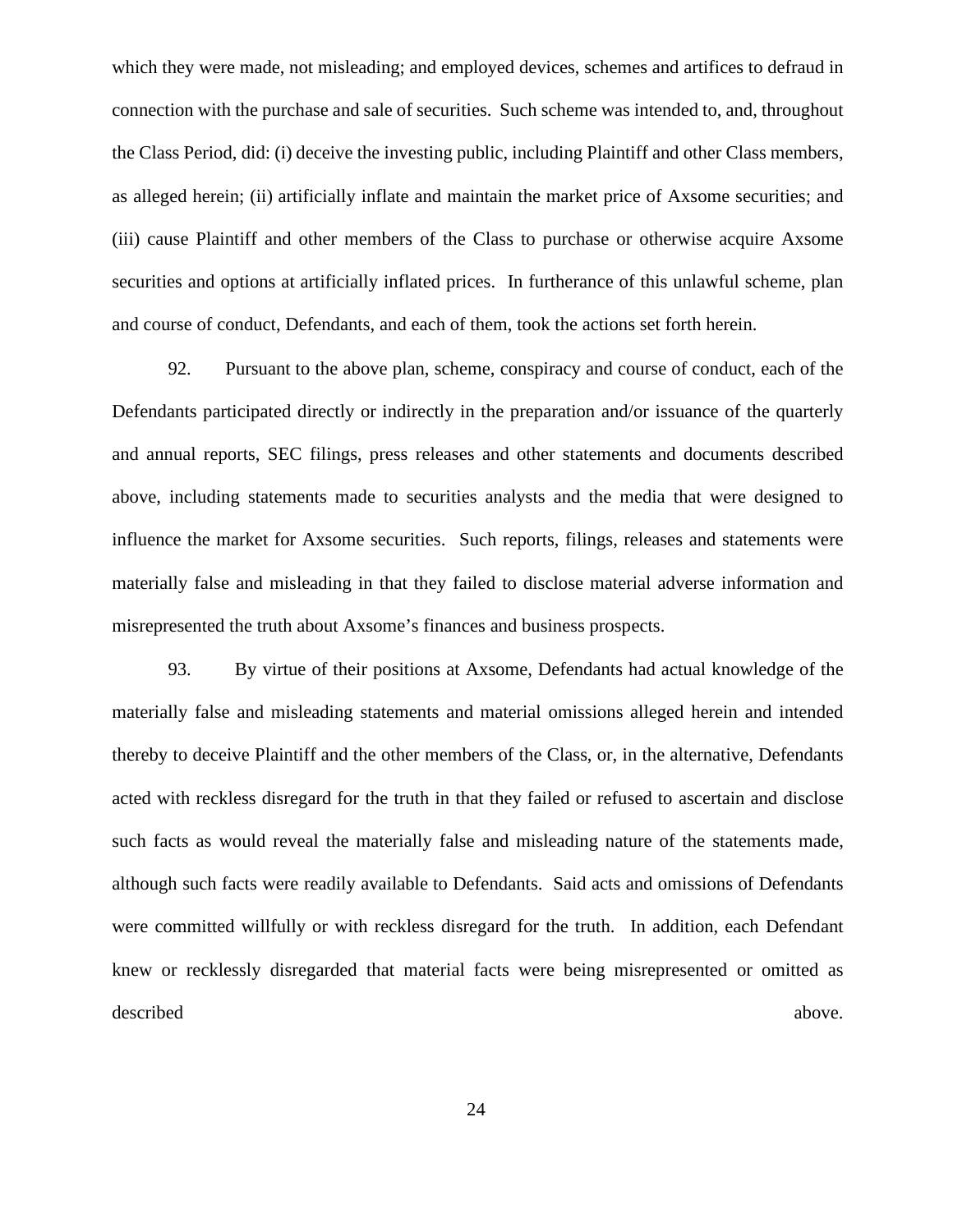94. Information showing that Defendants acted knowingly or with reckless disregard for the truth is peculiarly within Defendants' knowledge and control. As the senior managers and/or directors of Axsome, the Individual Defendants had knowledge of the details of Axsome's internal affairs.

95. The Individual Defendants are liable both directly and indirectly for the wrongs complained of herein. Because of their positions of control and authority, the Individual Defendants were able to and did, directly or indirectly, control the content of the statements of Axsome. As officers and/or directors of a publicly-held company, the Individual Defendants had a duty to disseminate timely, accurate, and truthful information with respect to Axsome's businesses, operations, future financial condition and future prospects. As a result of the dissemination of the aforementioned false and misleading reports, releases and public statements, the market price of Axsome securities was artificially inflated throughout the Class Period. In ignorance of the adverse facts concerning Axsome's business and financial condition which were concealed by Defendants, Plaintiff and the other members of the Class purchased or otherwise acquired Axsome securities at artificially inflated prices and relied upon the price of the securities, the integrity of the market for the securities and/or upon statements disseminated by Defendants, and were damaged thereby.

96. During the Class Period, Axsome securities were traded on an active and efficient market. Plaintiff and the other members of the Class, relying on the materially false and misleading statements described herein, which the Defendants made, issued or caused to be disseminated, or relying upon the integrity of the market, purchased or otherwise acquired shares of Axsome securities at prices artificially inflated by Defendants' wrongful conduct. Had Plaintiff and the other members of the Class known the truth, they would not have purchased or otherwise acquired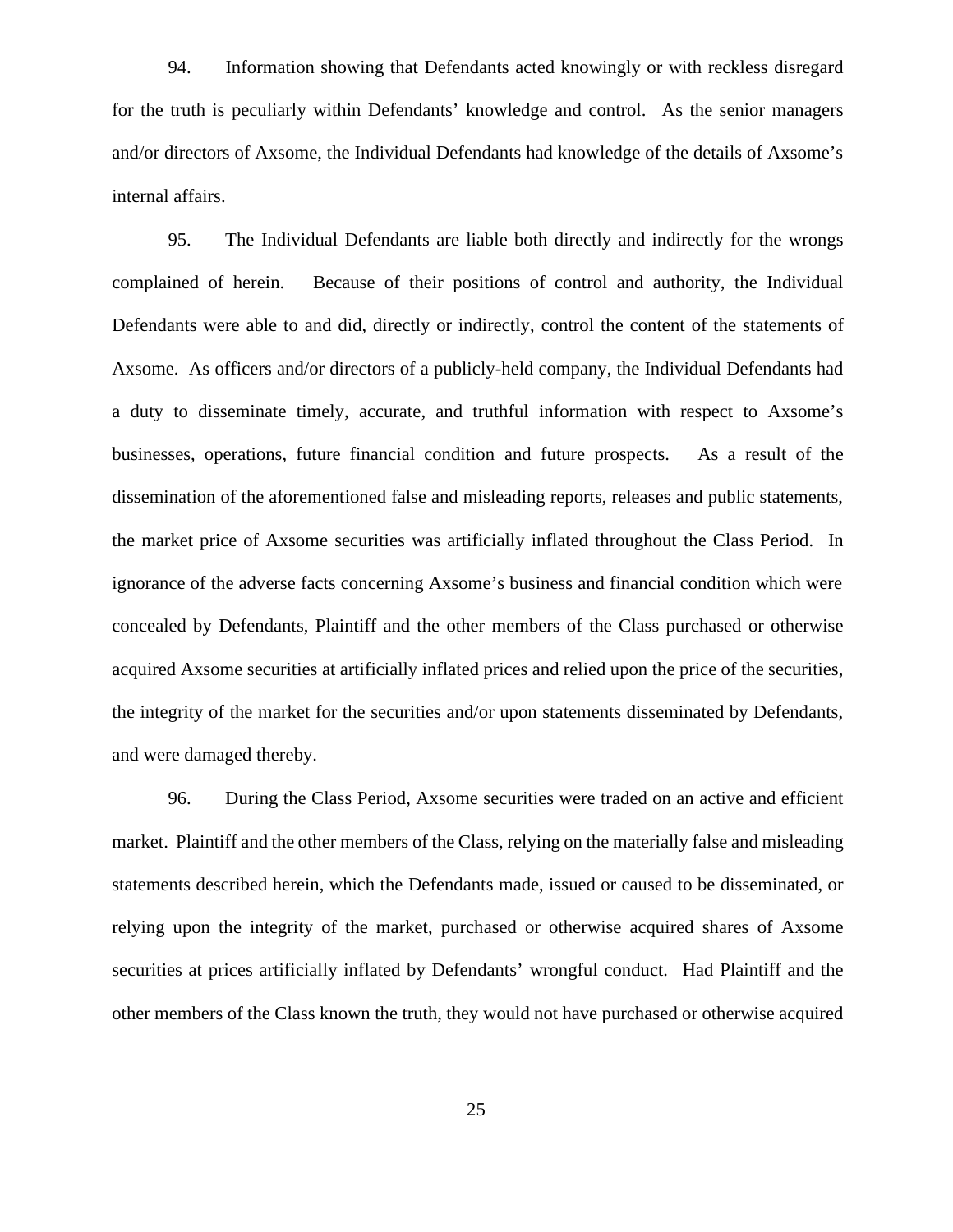said securities, or would not have purchased or otherwise acquired them at the inflated prices that were paid. At the time of the purchases and/or acquisitions by Plaintiff and the Class, the true value of Axsome securities was substantially lower than the prices paid by Plaintiff and the other members of the Class. The market price of Axsome securities declined sharply upon public disclosure of the facts alleged herein to the injury of Plaintiff and Class members.

97. By reason of the conduct alleged herein, Defendants knowingly or recklessly, directly or indirectly, have violated Section 10(b) of the Exchange Act and Rule 10b-5 promulgated thereunder.

98. As a direct and proximate result of Defendants' wrongful conduct, Plaintiff and the other members of the Class suffered damages in connection with their respective purchases, acquisitions and sales of the Company's securities during the Class Period, upon the disclosure that the Company had been disseminating misrepresented financial statements to the investing public.

#### **COUNT II**

#### **(Violations of Section 20(a) of the Exchange Act Against the Individual Defendants)**

99. Plaintiff repeats and re-alleges each and every allegation contained in the foregoing paragraphs as if fully set forth herein.

100. During the Class Period, the Individual Defendants participated in the operation and management of Axsome, and conducted and participated, directly and indirectly, in the conduct of Axsome's business affairs. Because of their senior positions, they knew the adverse non-public information about Axsome's misstatement of income and expenses and false financial statements.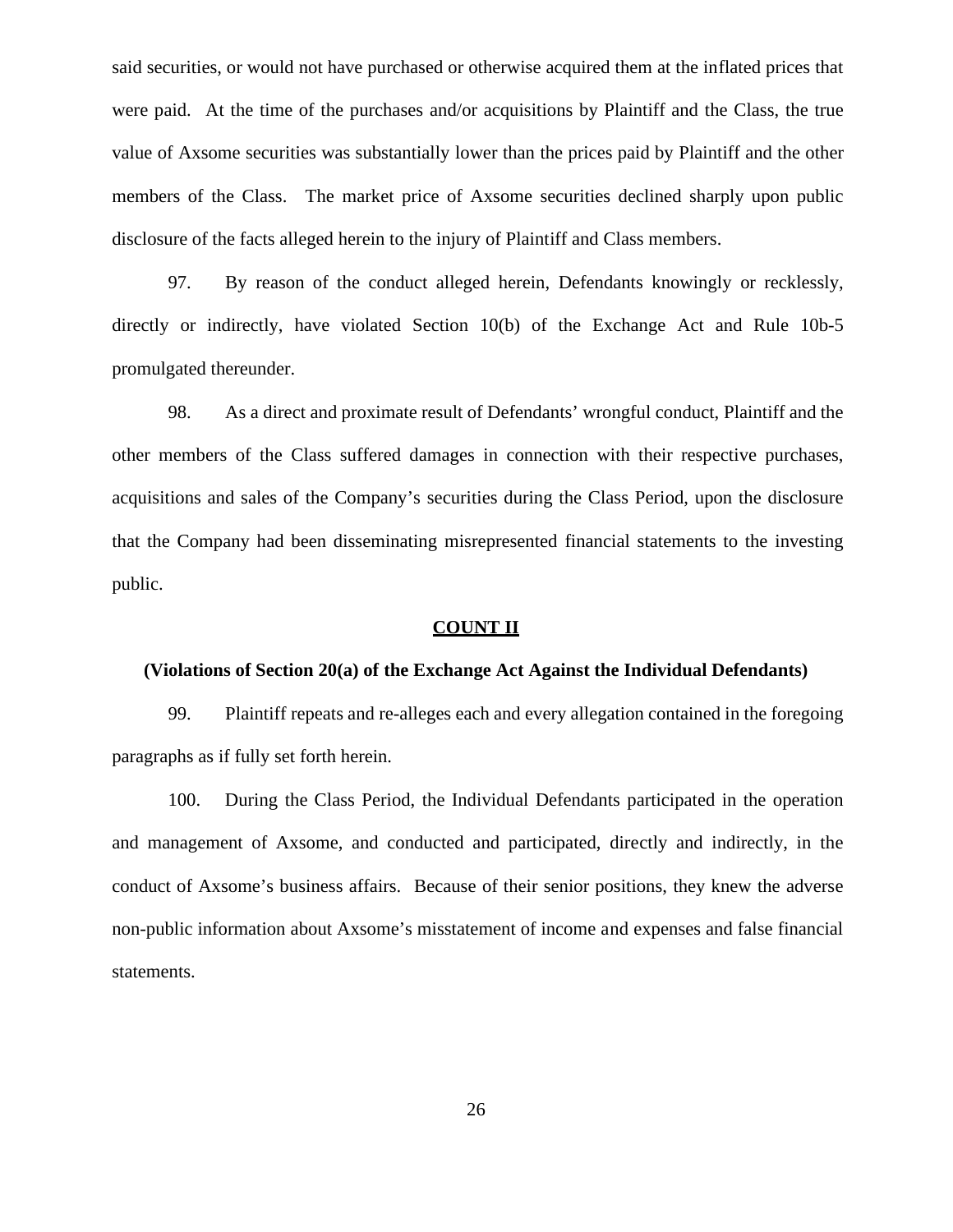101. As officers and/or directors of a publicly owned company, the Individual Defendants had a duty to disseminate accurate and truthful information with respect to Axsome's financial condition and results of operations, and to correct promptly any public statements issued by Axsome which had become materially false or misleading.

102. Because of their positions of control and authority as senior officers, the Individual Defendants were able to, and did, control the contents of the various reports, press releases and public filings which Axsome disseminated in the marketplace during the Class Period concerning Axsome's results of operations. Throughout the Class Period, the Individual Defendants exercised their power and authority to cause Axsome to engage in the wrongful acts complained of herein. The Individual Defendants, therefore, were "controlling persons" of Axsome within the meaning of Section 20(a) of the Exchange Act. In this capacity, they participated in the unlawful conduct alleged which artificially inflated the market price of Axsome securities.

103. Each of the Individual Defendants, therefore, acted as a controlling person of Axsome. By reason of their senior management positions and/or being directors of Axsome, each of the Individual Defendants had the power to direct the actions of, and exercised the same to cause, Axsome to engage in the unlawful acts and conduct complained of herein. Each of the Individual Defendants exercised control over the general operations of Axsome and possessed the power to control the specific activities which comprise the primary violations about which Plaintiff and the other members of the Class complain.

104. By reason of the above conduct, the Individual Defendants are liable pursuant to Section 20(a) of the Exchange Act for the violations committed by Axsome.

#### **PRAYER FOR RELIEF**

**WHEREFORE**, Plaintiff demands judgment against Defendants as follows: